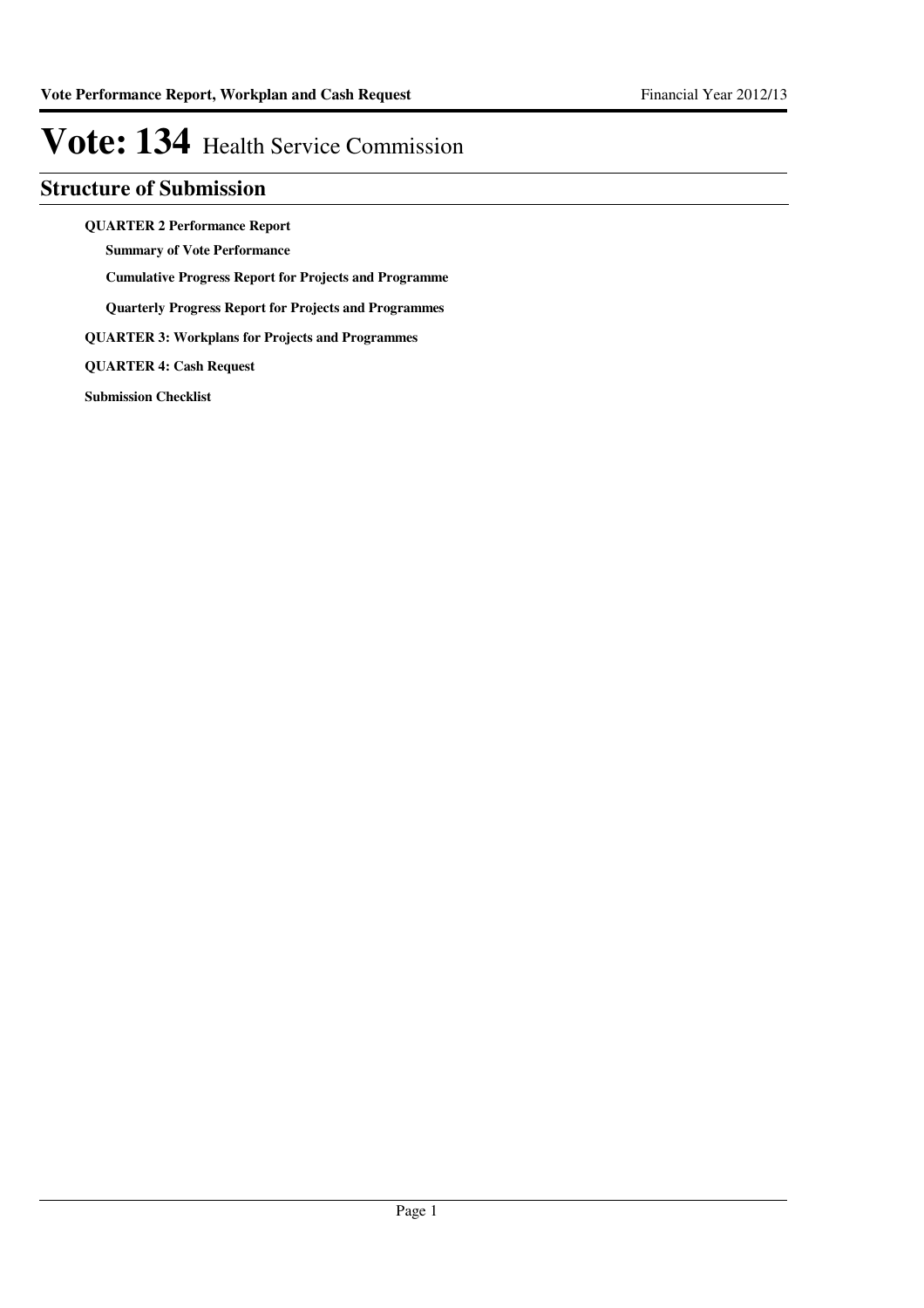### **HALF-YEAR: Highlights of Vote Performance**

### *V1: Summary of Issues in Budget Execution*

*This section provides an overview of Vote expenditure* 

**(i) Snapshot of Vote Releases and Expenditures**

Table V1.1 below summarises cumulative releases and expenditures by the end of the quarter:

### **Table V1.1: Overview of Vote Expenditures (UShs Billion)**

| (i)                   | <i>Excluding Arrears, Taxes</i> | Approved<br><b>Budget</b> | <b>Released</b><br>by End | <b>Spent by</b><br><b>End Dec</b> | % Budget<br><b>Released</b> | <b>Spent</b> | % Budget % Releases<br><b>Spent</b> |
|-----------------------|---------------------------------|---------------------------|---------------------------|-----------------------------------|-----------------------------|--------------|-------------------------------------|
| Recurrent             | Wage                            | 0.836                     | 0.375                     | 0.332                             | 44.8%                       | 39.7%        | 88.7%                               |
|                       | Non Wage                        | 2.403                     | 1.210                     | 0.866                             | 50.4%                       | 36.1%        | 71.6%                               |
| Development           | GoU                             | 0.347                     | 0.193                     | 0.007                             | 55.6%                       | $2.0\%$      | $3.6\%$                             |
|                       | Donor $*$                       | 0.000                     | 0.000                     | 0.000                             | N/A                         | N/A          | N/A                                 |
|                       | <b>GoU</b> Total                | 3.586                     | 1.778                     | 1.205                             | $49.6\%$                    | $33.6\%$     | 67.8%                               |
|                       | <b>Total GoU+Donor (MTEF)</b>   | 3.586                     | 1.778                     | 1.205                             | $49.6\%$                    | $33.6\%$     | 67.8%                               |
| ( <i>ii</i> ) Arrears | Arrears                         | 0.000                     | 0.000                     | 0.000                             | N/A                         | N/A          | N/A                                 |
| and Taxes             | $Taxes**$                       | 0.280                     | 0.000                     | 0.000                             | $0.0\%$                     | $0.0\%$      | N/A                                 |
|                       | <b>Total Budget</b>             | 3.866                     | 1.778                     | 1.205                             | $46.0\%$                    | $31.2\%$     | $67.8\%$                            |

The table below shows cumulative releases and expenditures to the Vote by Vote Function :

### **Table V1.2: Releases and Expenditure by Vote Function\***

| <b>Billion Uganda Shillings</b>              | Approved<br><b>Budget</b> | Released | <b>Spent</b> | Released | % Budget % Budget<br><i>Spent</i> | $\%$<br>Releases<br>Spent |
|----------------------------------------------|---------------------------|----------|--------------|----------|-----------------------------------|---------------------------|
| VF:0852 Human Resource Management for Health | 3.59                      | 1.78     | 1.21         | $49.6\%$ | 33.6%                             | 67.8%                     |
| <b>Total For Vote</b>                        | 3.59                      | 1.78     | 1.21         | $49.6\%$ | $33.6\%$                          | 67.8%                     |

*\* Excluding Taxes and Arrears*

### **(ii) Matters to note in budget execution**

In additional to the negative impact on Commission performance caused by the freeze on recruitment, the Commission faced a challenge of delayed submissions of vacant posts by User Institutions. This has further constrained the Commission from delivering on the planned recruitment.

The Commission also faced the challenge of understaffing especially in the HR department. For efficiency, the minimum number of Human Resource Officers required is eleven (11) compared to the current structure that allows for seven (7) Officers.

The revision of the tenancy agreement by the Landlord of Workers' house building has led to accumulation of significant outstanding rent obligations. The Commission therefore requires a supplementary budget of UGX 109 Million to settle its rent obligations for FY 2012/13.

Lack of adequate office space and transport for Members and Staff.

### **Table V1.3: High Unspent Balances and Over-Expenditure in the Domestic Budget (Ushs Bn)**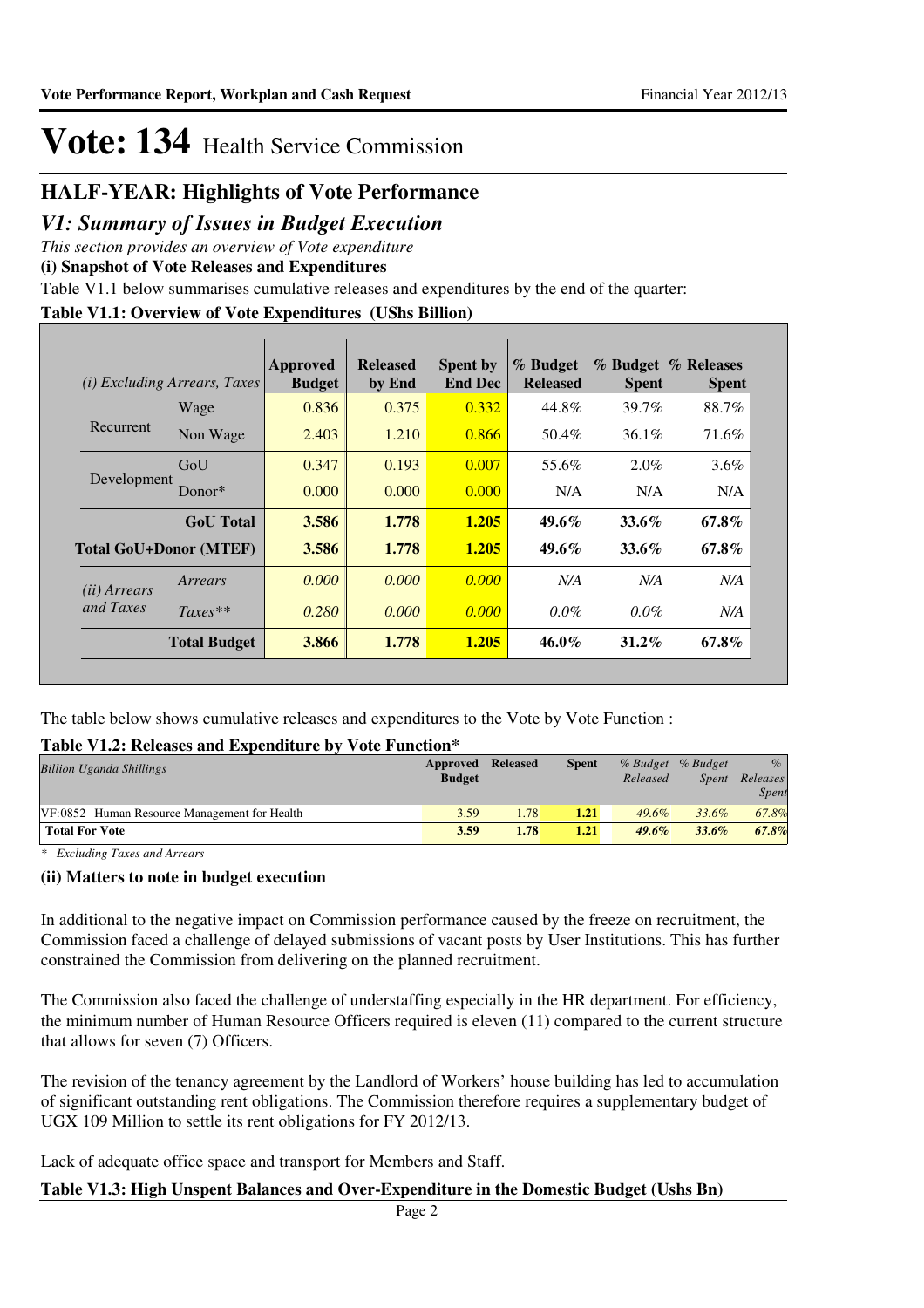## **HALF-YEAR: Highlights of Vote Performance**

*(i) Major unpsent balances*

*(ii) Expenditures in excess of the original approved budget*

*\* Excluding Taxes and Arrears*

### *V2: Performance Highlights*

*This section provides highlights of output performance, focusing on key outputs and actions impelemented to improve section performance.*

### **Table V2.1: Key Vote Output Indicators and Expenditures\***

| Vote, Vote Function<br>Key Output | <b>Approved Budget and</b><br><b>Planned outputs</b>     | <b>Cumulative Expenditure</b><br>and Performance | <b>Status and Reasons for</b><br>any Variation from Plans |
|-----------------------------------|----------------------------------------------------------|--------------------------------------------------|-----------------------------------------------------------|
|                                   | Vote Function: 0852 Human Resource Management for Health |                                                  |                                                           |
| <b>Output: 085201</b>             | <b>Health Workers Recruitment services</b>               |                                                  |                                                           |
|                                   |                                                          |                                                  |                                                           |
|                                   |                                                          |                                                  |                                                           |
|                                   |                                                          |                                                  |                                                           |
|                                   |                                                          |                                                  |                                                           |
|                                   |                                                          |                                                  |                                                           |
|                                   |                                                          |                                                  |                                                           |
|                                   |                                                          |                                                  |                                                           |
|                                   |                                                          |                                                  |                                                           |
|                                   |                                                          |                                                  |                                                           |
|                                   |                                                          |                                                  |                                                           |
|                                   |                                                          |                                                  |                                                           |
|                                   |                                                          |                                                  |                                                           |
|                                   |                                                          |                                                  |                                                           |
|                                   |                                                          |                                                  |                                                           |
|                                   |                                                          |                                                  |                                                           |
|                                   |                                                          |                                                  |                                                           |
|                                   |                                                          |                                                  |                                                           |
|                                   |                                                          |                                                  |                                                           |
|                                   |                                                          |                                                  |                                                           |
|                                   |                                                          |                                                  |                                                           |
|                                   |                                                          |                                                  |                                                           |
|                                   |                                                          |                                                  |                                                           |
|                                   |                                                          |                                                  |                                                           |
|                                   |                                                          |                                                  |                                                           |
|                                   |                                                          |                                                  |                                                           |
|                                   |                                                          |                                                  |                                                           |
|                                   |                                                          |                                                  |                                                           |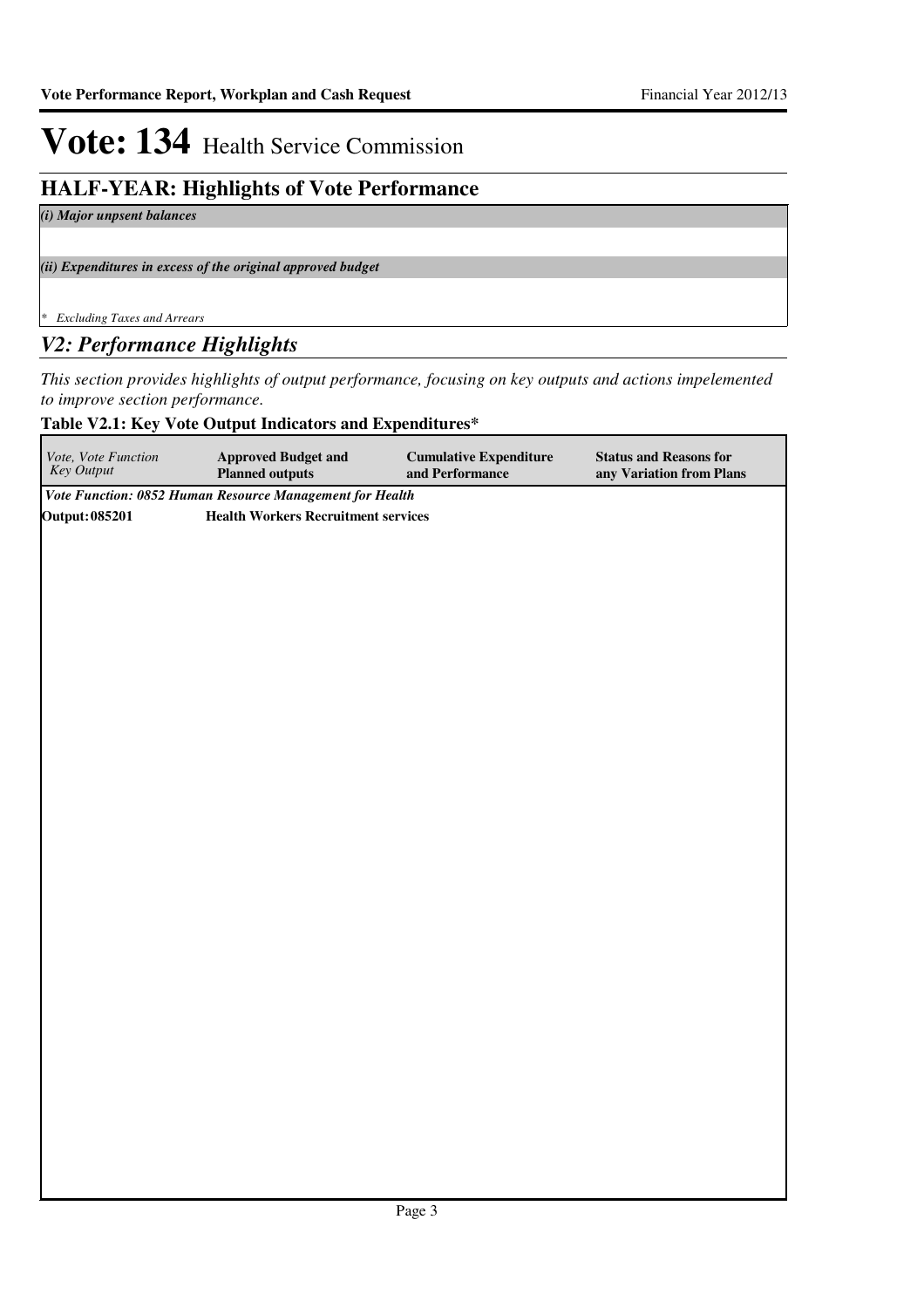## **HALF-YEAR: Highlights of Vote Performance**

| Vote, Vote Function<br>Key Output                          | <b>Approved Budget and</b><br><b>Planned outputs</b>       | <b>Cumulative Expenditure</b><br>and Performance                                                                                                                                                                                                                                                           | <b>Status and Reasons for</b><br>any Variation from Plans                                                                                                                                                                                                      |
|------------------------------------------------------------|------------------------------------------------------------|------------------------------------------------------------------------------------------------------------------------------------------------------------------------------------------------------------------------------------------------------------------------------------------------------------|----------------------------------------------------------------------------------------------------------------------------------------------------------------------------------------------------------------------------------------------------------------|
|                                                            | Description of Performance: 1020 Health Workers recruited. | Arising from the 26th March<br>2012 advert, the HSC<br>recommended 6 Health<br>Managers to H.E the President<br>for appointment and appointed<br>into Health Service 172 Health<br>Workers. Handled 168 other<br>Human Resource for Health<br>cases which mostly included<br>confirmations in appointment. | The imposition of a freeze on<br>recruitment in FY 2012/13 by<br>Government which hindered the<br>Commission from filling all the<br>declared vacancies that had<br>been advertised on March 26,<br>2012 due to wage constraints in<br>the User Instituitions. |
|                                                            |                                                            | Data Entry, Shortlisting and<br>Interviews for the 370 KCCA<br><b>HCIVs &amp; HCIIIs Health</b><br>Workers vacancies advertised<br>on October 22, 2012 by MoH $\&$<br>UCP carried out.                                                                                                                     |                                                                                                                                                                                                                                                                |
|                                                            |                                                            | Carried out the review of Job<br>Descriptions (JDs) for KCCA<br>oversight jobs.                                                                                                                                                                                                                            |                                                                                                                                                                                                                                                                |
|                                                            |                                                            | Provided Technical Guidance to<br>111 DSCs in the major<br>recruitment of Health Workers<br>for HCIVs and HCIIIs arising<br>from the October 22, 2012<br>advert by MoH.                                                                                                                                    |                                                                                                                                                                                                                                                                |
|                                                            |                                                            | Held a technical meeting with<br>KCCA, China- Uganda<br>Friendship Hospital and MoH<br>and mapped out implementation<br>plans for the for the recruitment<br>of Health Workers in KCCA<br>HCIVs & HCIIIs and China-<br>Uganda Friendship Hospital                                                          |                                                                                                                                                                                                                                                                |
|                                                            |                                                            | Held and participated in several<br>other meetings that discussed<br>Human Resource for Health<br>Issues in KCCA, China-<br>Uganda Friendship Hospital and<br>their operationalisation.                                                                                                                    |                                                                                                                                                                                                                                                                |
| Performance Indicators:                                    |                                                            |                                                                                                                                                                                                                                                                                                            |                                                                                                                                                                                                                                                                |
| No. of appointments made                                   | 1020                                                       | 172                                                                                                                                                                                                                                                                                                        |                                                                                                                                                                                                                                                                |
| <b>Output Cost:</b>                                        | UShs Bn:<br>0.900                                          | UShs Bn:<br>0.198                                                                                                                                                                                                                                                                                          | $22.0\%$<br>% Budget Spent:                                                                                                                                                                                                                                    |
| <b>Vote Function Cost</b><br><b>Cost of Vote Services:</b> | <b>UShs Bn:</b><br>UShs Bn:                                | 3.586 UShs Bn:<br>3.586 UShs Bn:                                                                                                                                                                                                                                                                           | 33.6%<br>1.205 % Budget Spent:<br>33.6%<br>1.205 % Budget Spent:                                                                                                                                                                                               |

*\* Excluding Taxes and Arrears*

During the quarter, the Commission appointed into service 43 Health Workers on probation, promotion, transfer and attainment of higher qualifications. Handled 91 other Human Resource for Health cases which included confirmations in appointment, corrigenda, study leave, retirement on medical grounds, redesignation etc.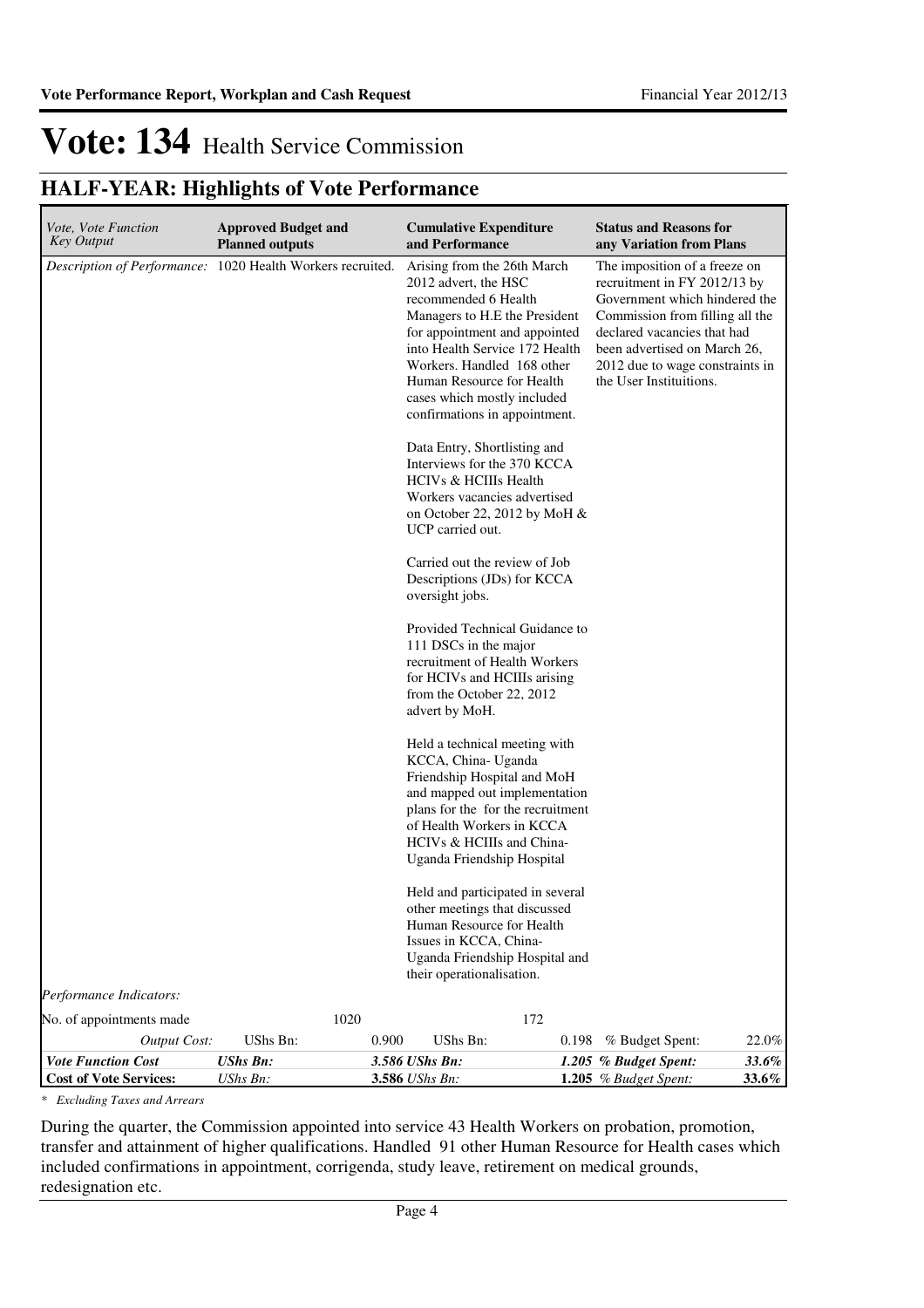## **HALF-YEAR: Highlights of Vote Performance**

Data Entry, Shortlisting and Interviews for the 370 KCCA HCIVs & HCIIIs Health Workers vacancies advertised on October 22, 2012 by MoH carried out.

Technical Support to three (3) District Service Commissions (DSCs) provided i.e. Abim, Kabong and Mityana DSCs.

Carried out support supervision visits to Mulago NRH, China-Uganda Friendship Hospital, UHI, as well as the two Health Centre IIIs of Kiruddu and Kawempe.

Facilitated two (2) Senior Staff to attend a seminar on Public Health Personnel in Beijing, China.

Configuration of e-shortlisting tool and the Human Resource Management system on the Commission server; and training of Staff on the systems conducted.

A draft profile for the posts of Director General, Commissioners and Assistant Commissioners produced.

One Staff sponsored to a Post Graduate Diploma in Human Resource Management at UMI.

Supported HIV/AIDs infected Staff and also supplied HIV/AIDs prevention materials to Staff.

Reviewed Schemes of Service for the Nursing Cadre leading to their release in November 2012

Effectively participated in the drafting of Schemes of Service for Laboratory and Radiography Professionals

### **Table V2.2: Implementing Actions to Improve Vote Performance**

| <b>Planned Actions:</b>                                                                                                                                                                                                                               | <b>Actual Actions:</b>                                                                                                                                                                                                                                                                                                                                                                                                                                                                     | <b>Reasons for Variation</b> |
|-------------------------------------------------------------------------------------------------------------------------------------------------------------------------------------------------------------------------------------------------------|--------------------------------------------------------------------------------------------------------------------------------------------------------------------------------------------------------------------------------------------------------------------------------------------------------------------------------------------------------------------------------------------------------------------------------------------------------------------------------------------|------------------------------|
| Vote: 134 Health Service Commission                                                                                                                                                                                                                   |                                                                                                                                                                                                                                                                                                                                                                                                                                                                                            |                              |
| Vote Function: 08.52 Human Resource Management for Health                                                                                                                                                                                             |                                                                                                                                                                                                                                                                                                                                                                                                                                                                                            |                              |
| Fill and replace all vacant posts, advocate<br>for better Terms and Conditions of<br>Service for Health Workers. Encourage<br>training in those endangered professions/<br>disciplines such as ENT, Pathology,<br>Dental and Laboratory Technologists | The Commission appointed 172 Health<br>Workers to fill Staff gaps in the Health<br><b>Service. At various Stakeholders</b><br>meetings, the Commission advocated for<br>better Terms and Conditions of Service<br>for Health Workers. In its Annual<br>Report for FY2011/12 yet to be<br>sumitted to Parliament, the Commission<br>pointed out the highly endangered<br>professions and advocated for training<br>to be conducted in those areas.<br>At various Stakeholders meetings, the | N/A<br>N/A                   |
|                                                                                                                                                                                                                                                       | <b>Commission advocated for better Terms</b><br>and Conditions of Service for Health<br>Workers.                                                                                                                                                                                                                                                                                                                                                                                           |                              |
| Vote: 134 Health Service Commission                                                                                                                                                                                                                   |                                                                                                                                                                                                                                                                                                                                                                                                                                                                                            |                              |
| Vote Function: 08.52 Human Resource Management for Health                                                                                                                                                                                             |                                                                                                                                                                                                                                                                                                                                                                                                                                                                                            |                              |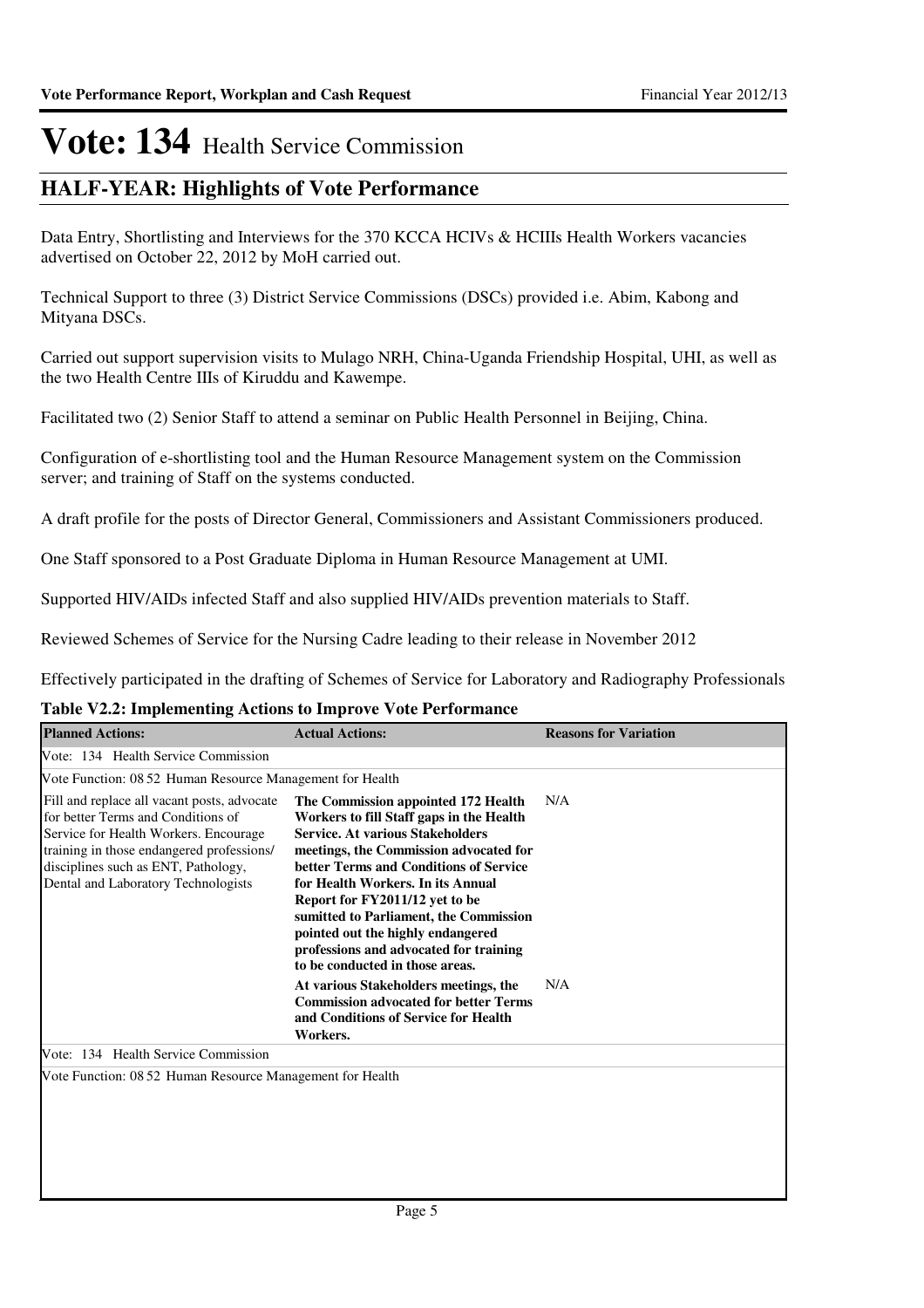## **HALF-YEAR: Highlights of Vote Performance**

| <b>Planned Actions:</b>                                                                                                                                                                                                                       | <b>Actual Actions:</b>                                                                                                                                                                                                                                                                                                                                            | <b>Reasons for Variation</b> |
|-----------------------------------------------------------------------------------------------------------------------------------------------------------------------------------------------------------------------------------------------|-------------------------------------------------------------------------------------------------------------------------------------------------------------------------------------------------------------------------------------------------------------------------------------------------------------------------------------------------------------------|------------------------------|
| The Commission plans to hold a<br>sensitisation workshop on Code of<br>Conduct and Ethics in O3 of the FY<br>2012/13. 3,000 Copies of the Health<br>Workers Code of Conduct and Ethics to<br>be printed and Distributed to Health<br>Workers. | <b>Support supervision visits to Health</b><br>Institutions such as UHI, Mulago NRH,<br>China - Uganda Friendship Hospital, the<br>two Health Centres of Kiruddu and<br>Kawempe; to discuss and guide Human<br><b>Resource for Health were conducted</b><br>and copies of the Health Workers Code<br>of Conduct and Ethics were distributed<br>to Health Workers. | N/A                          |

## *V3: Details of Releases and Expenditure*

*This section provides a comprehensive summary of the outputs delivered by the Vote and further details of Vote expenditures by Vote Function and Expenditure Item.*

### **Table V3.1: GoU Releases and Expenditure by Output\***

| <b>Billion Uganda Shillings</b>                                 | Approved      | <b>Released</b> | <b>Spent</b> | $%$ GoU       | $%$ GoU       | $%$ GoU     |
|-----------------------------------------------------------------|---------------|-----------------|--------------|---------------|---------------|-------------|
|                                                                 | <b>Budget</b> |                 |              | <b>Budget</b> | <b>Budget</b> | Releases    |
|                                                                 |               |                 |              | Released      | <i>Spent</i>  | <i>Spen</i> |
| VF:0852 Human Resource Management for Health                    | 3.59          | 1.78            | 1.21         | $49.6\%$      | $33.6\%$      | 67.8%       |
| Class: Outputs Provided                                         | 3.30          | 1.60            | 1.20         | 48.7%         | $36.5\%$      | 75.0%       |
| 085201 Health Workers Recruitment services                      | 0.90          | 0.39            | 0.20         | $43.1\%$      | 22.0%         | 51.1%       |
| 085202 Secretariat Support Services                             | 2.27          | 1.15            | 0.96         | 50.4%         | $42.1\%$      | 83.6%       |
| 085205 Technical Support and Support Supevision                 | 0.12          | 0.07            | 0.05         | 57.1%         | 37.8%         | 66.2%       |
| Class: Capital Purchases                                        | 0.29          | 0.17            | 0.00         | 60.1%         | $0.7\%$       | 1.1%        |
| 085275 Purchase of Motor Vehicles and Other Transport Equipment | 0.28          | 0.17            | 0.00         | 60.9%         | 0.7%          | 1.2%        |
| 085276 Purchase of Office and ICT Equipment, including Software | 0.01          | 0.00            | 0.00         | 33.3%         | $0.0\%$       | 0.0%        |
| <b>Total For Vote</b>                                           | 3.59          | 1.78            | 1.21         | $49.6\%$      | $33.6\%$      | 67.8%       |

*\* Excluding Taxes and Arrears*

### **Table V3.2: 2012/13 GoU Expenditure by Item**

| <b>Billion Uganda Shillings</b>                       | Approved<br><b>Budget</b> | <b>Releases</b> | <b>Expend-</b><br>iture | % Budged<br><b>Released</b> | % Budget<br><b>Spent</b> | %Releases<br><b>Spent</b> |
|-------------------------------------------------------|---------------------------|-----------------|-------------------------|-----------------------------|--------------------------|---------------------------|
| <b>Output Class: Outputs Provided</b>                 | 3.30                      | 1.60            | 1.20                    | 48.7%                       | 36.5%                    | 75.0%                     |
| 211101 General Staff Salaries                         | 0.84                      | 0.37            | 0.33                    | 44.8%                       | 39.7%                    | 88.7%                     |
| 211103 Allowances                                     | 0.40                      | 0.21            | 0.20                    | 52.5%                       | 50.0%                    | 95.4%                     |
| 213001 Medical Expenses(To Employees)                 | 0.03                      | 0.02            | 0.02                    | 76.7%                       | 58.2%                    | 75.9%                     |
| 221001 Advertising and Public Relations               | 0.00                      | 0.00            | 0.00                    | 49.1%                       | $0.0\%$                  | $0.0\%$                   |
| 221002 Workshops and Seminars                         | 0.04                      | 0.02            | 0.02                    | 57.1%                       | 47.3%                    | 82.9%                     |
| 221003 Staff Training                                 | 0.05                      | 0.03            | 0.02                    | 55.0%                       | 46.2%                    | 83.9%                     |
| 221004 Recruitment Expenses                           | 0.90                      | 0.39            | 0.20                    | 43.1%                       | 22.0%                    | 51.1%                     |
| 221007 Books, Periodicals and Newspapers              | 0.01                      | 0.01            | 0.01                    | 49.1%                       | 41.2%                    | 83.9%                     |
| 221008 Computer Supplies and IT Services              | 0.02                      | 0.01            | 0.00                    | 49.1%                       | 27.5%                    | 56.1%                     |
| 221009 Welfare and Entertainment                      | 0.05                      | 0.02            | 0.02                    | 53.4%                       | 37.0%                    | 69.3%                     |
| 221011 Printing, Stationery, Photocopying and Binding | 0.09                      | 0.04            | 0.03                    | 49.1%                       | 35.2%                    | 71.7%                     |
| 221012 Small Office Equipment                         | 0.02                      | 0.01            | 0.01                    | 49.1%                       | 33.5%                    | 68.2%                     |
| 221016 IFMS Recurrent Costs                           | 0.02                      | 0.01            | 0.01                    | 60.0%                       | 56.8%                    | 94.6%                     |
| 221017 Subscriptions                                  | 0.00                      | 0.00            | 0.00                    | 49.1%                       | $0.0\%$                  | 0.0%                      |
| 222001 Telecommunications                             | 0.04                      | 0.02            | 0.01                    | 49.1%                       | 28.7%                    | 58.4%                     |
| 222003 Information and Communications Technology      | 0.01                      | 0.00            | 0.00                    | 49.1%                       | 23.0%                    | 46.9%                     |
| 223003 Rent - Produced Assets to private entities     | 0.32                      | 0.16            | 0.15                    | 49.1%                       | 45.1%                    | 91.8%                     |
| 223005 Electricity                                    | 0.01                      | 0.01            | 0.01                    | 49.1%                       | 43.1%                    | 87.7%                     |
| 224002 General Supply of Goods and Services           | 0.01                      | 0.01            | 0.01                    | 90.8%                       | 71.0%                    | 78.3%                     |
| 227001 Travel Inland                                  | 0.18                      | 0.10            | 0.07                    | 57.1%                       | 38.8%                    | 67.9%                     |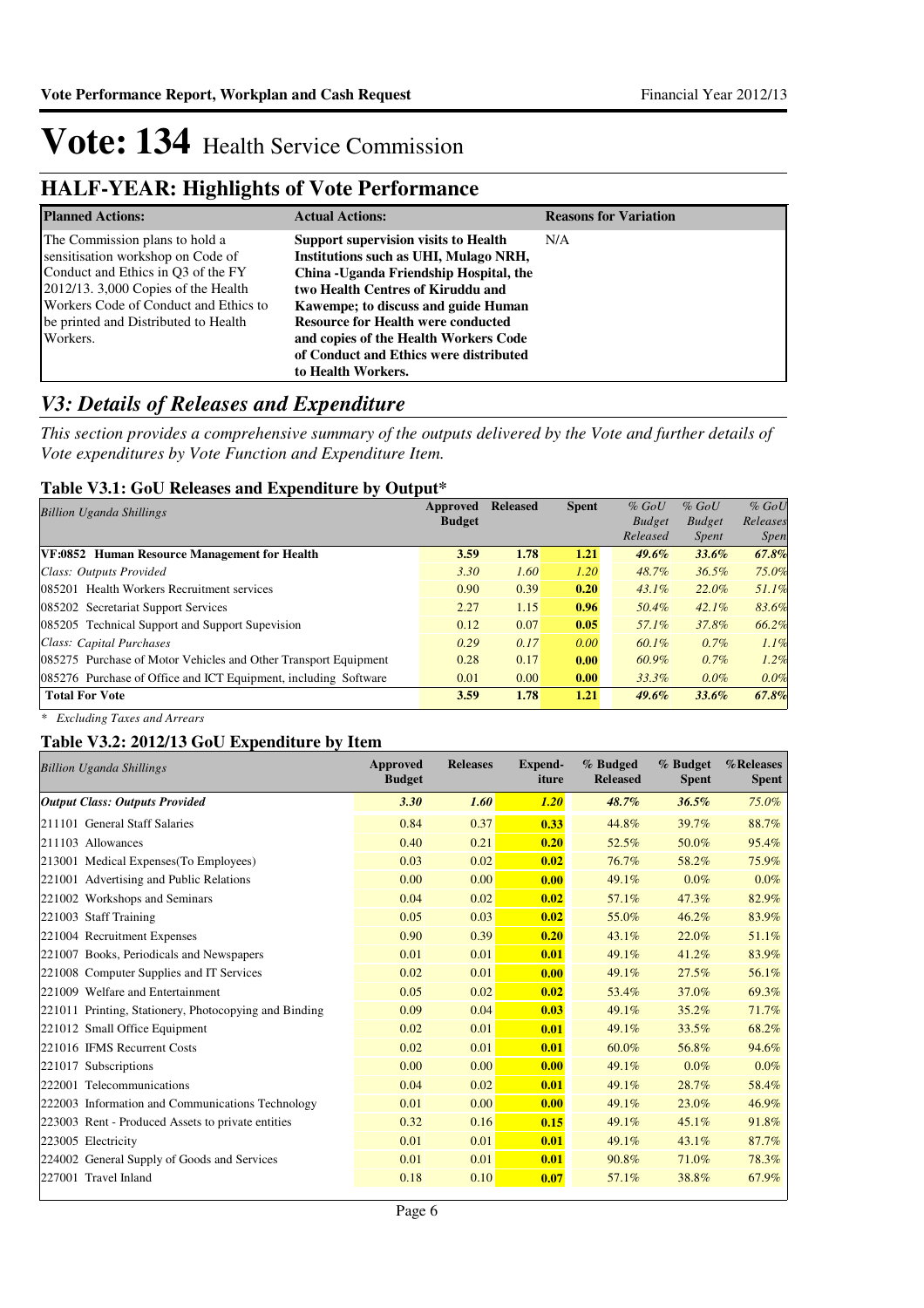## **HALF-YEAR: Highlights of Vote Performance**

| <b>Billion Uganda Shillings</b>                       | Approved<br><b>Budget</b> | <b>Releases</b> | Expend-<br>iture | % Budged<br><b>Released</b> | % Budget<br><b>Spent</b> | %Releases<br><b>Spent</b> |
|-------------------------------------------------------|---------------------------|-----------------|------------------|-----------------------------|--------------------------|---------------------------|
| 227002 Travel Abroad                                  | 0.03                      | 0.02            | 0.01             | 76.2%                       | 31.4%                    | 41.1%                     |
| 227004 Fuel, Lubricants and Oils                      | 0.13                      | 0.06            | 0.05             | 50.0%                       | 42.9%                    | 85.8%                     |
| 228001 Maintenance - Civil                            | 0.02                      | 0.01            | 0.00             | 49.1%                       | $19.7\%$                 | $40.1\%$                  |
| 228002 Maintenance - Vehicles                         | 0.07                      | 0.05            | 0.02             | 70.1%                       | 34.3%                    | 49.0%                     |
| 228003 Maintenance Machinery, Equipment and Furniture | 0.01                      | 0.00            | 0.00             | 49.1%                       | 25.1%                    | 51.0%                     |
| <b>Output Class: Capital Purchases</b>                | 0.57                      | 0.17            | 0.00             | $30.5\%$                    | $0.3\%$                  | $1.1\%$                   |
| 231004 Transport Equipment                            | 0.28                      | 0.17            | 0.00             | 60.9%                       | $0.7\%$                  | 1.2%                      |
| 231005 Machinery and Equipment                        | 0.01                      | 0.00            | 0.00             | 33.3%                       | $0.0\%$                  | $0.0\%$                   |
| 312206 Gross Tax                                      | 0.28                      | 0.00            | 0.00             | $0.0\%$                     | $0.0\%$                  | N/A                       |
| <b>Grand Total:</b>                                   | 3.87                      | 1.78            | 1.21             | $46.0\%$                    | $31.2\%$                 | $67.8\%$                  |
| <b>Total Excluding Taxes and Arrears:</b>             | 3.59                      | 1.78            | 1.21             | $49.6\%$                    | $33.6\%$                 | $67.8\%$                  |

### **Table V3.3: GoU Releases and Expenditure by Project and Programme\***

| <b>Billion Uganda Shillings</b>              | <br>Approved  | $\overline{ }$<br><b>Released</b> | <b>Spent</b> | $%$ GoU                   | $%$ GoU                       | $%$ GoU           |
|----------------------------------------------|---------------|-----------------------------------|--------------|---------------------------|-------------------------------|-------------------|
|                                              | <b>Budget</b> |                                   |              | <b>Budget</b><br>Released | <b>Budget</b><br><i>Spent</i> | Releases<br>Spent |
| VF:0852 Human Resource Management for Health | 3.59          | 1.78                              | 1.21         | $49.6\%$                  | $33.6\%$                      | 67.8%             |
| <b>Recurrent Programmes</b>                  |               |                                   |              |                           |                               |                   |
| 01<br>Finance and Administration             | 1.95          | 0.97                              | 0.82         | 49.9%                     | $42.3\%$                      | 84.8%             |
| 02<br>Human Resource Management              | 1.26          | 0.60                              | 0.36         | 47.4%                     | 28.8%                         | 60.8%             |
| 0 <sub>3</sub><br>Internal Audit             | 0.03          | 0.01                              | 0.01         | $49.1\%$                  | $36.1\%$                      | 73.6%             |
| Development Projects                         |               |                                   |              |                           |                               |                   |
| <b>Health Service Commision</b><br>0365      | 0.35          | 0.19                              | 0.01         | 55.6%                     | $2.0\%$                       | 3.6%              |
| <b>Total For Vote</b>                        | 3.59          | 1.78                              | 1.21         | $49.6\%$                  | $33.6\%$                      | 67.8%             |

*\* Excluding Taxes and Arrears*

**Table V3.4: Donor Releases and Expenditure by Project and Programme\***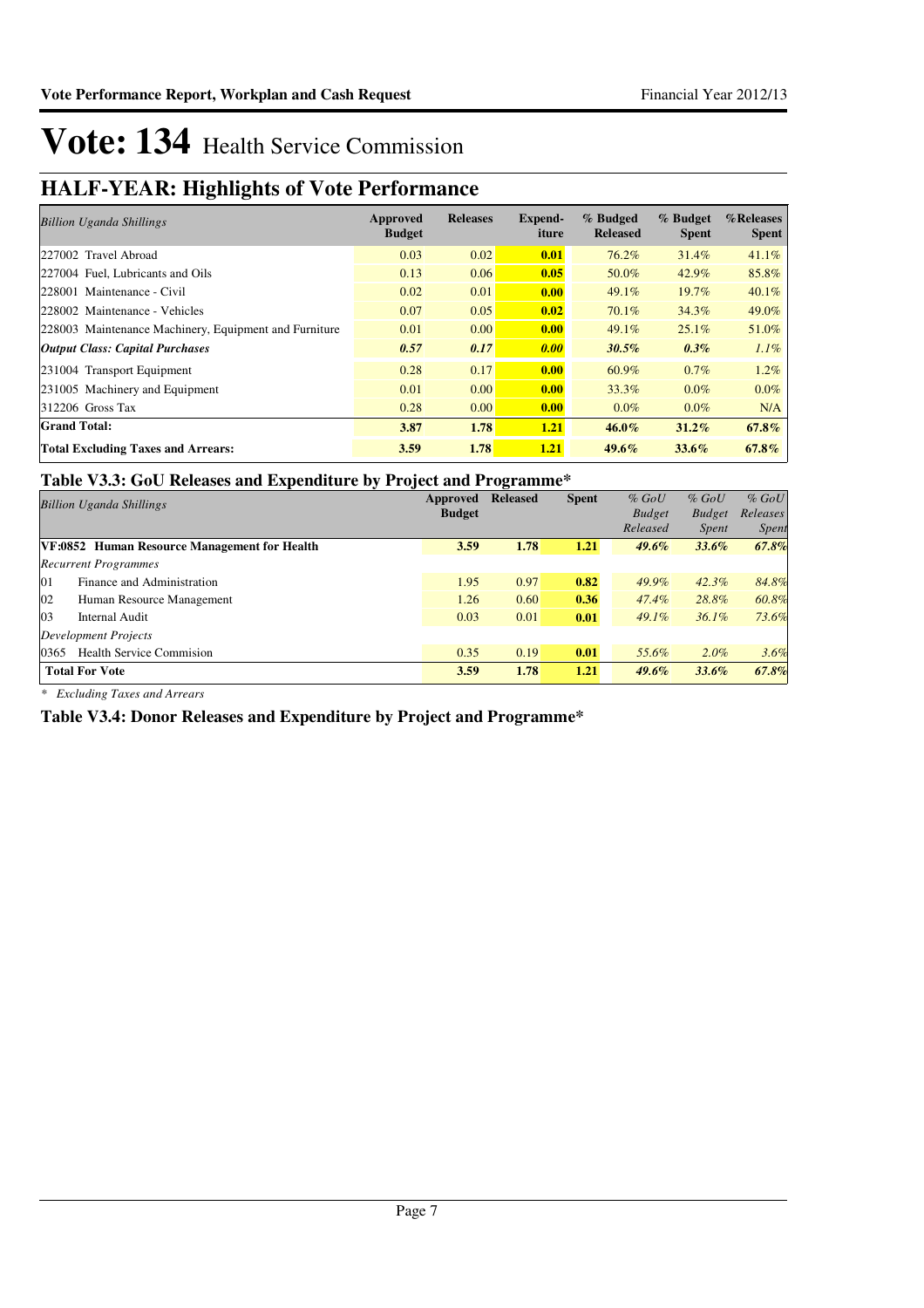## **QUARTER 2: Cumulative Outputs and Expenditure by End of Quarter**

| <b>Annual Planned Outputs and Cumulative Outputs Achieved by End of</b> | Cumulative Expenditures made by the End of the Quarter to |               |
|-------------------------------------------------------------------------|-----------------------------------------------------------|---------------|
| <b>Ouarter</b> (Quantity and Location)                                  | <b>Deliver Cumulative Outputs</b>                         | UShs Thousand |

### **Vote Function: 0852 Human Resource Management for Health**

*Recurrent Programmes*

*Programme 01 Finance and Administration*

*Outputs Provided*

**08 5202 Secretariat Support Services Output:**

|                                                                            | <b>Item</b>                                                     | <b>Spent</b> |
|----------------------------------------------------------------------------|-----------------------------------------------------------------|--------------|
| <b>Annual Planned Outputs:</b>                                             | 211101 General Staff Salaries                                   | 259,211      |
| 38 Secretariat Staff and 7 Members' salaries paid and statutory allowances | 211103 Allowances                                               | 202,057      |
| for the 7 members of the Commission.                                       | 213001 Medical Expenses (To Employees)                          | 16,880       |
| Paid for utilies and other goods and services consummed by the             | 221007 Books, Periodicals and Newspapers                        | 5,438        |
| Commission                                                                 | 221008 Computer Supplies and IT Services                        | 4,130        |
| Cumulatie Outputs Achieved by the end of the Quarter:                      | 221009 Welfare and Entertainment                                | 17,303       |
| Secretariat Staff and Members' salaries and allowances paid.               | 221011 Printing, Stationery, Photocopying and<br><b>Binding</b> | 22,504       |
| Paid for utilities and other goods and services consummed by the           | 221012 Small Office Equipment                                   | 8,035        |
| <b>Commission.</b>                                                         | 221016 IFMS Recurrent Costs                                     | 11,350       |
| <b>Reasons for Variation in performance</b>                                | 222001 Telecommunications                                       | 10,320       |
| Delays in the procuement process.                                          | 222003 Information and Communications<br>Technology             | 2,301        |
| The revision of the tenancy agreement by the Landlord of Workers' house    | 223003 Rent - Produced Assets to private entities               | 146,072      |
| building has led to accumulation of significant outstanding rent           | 223005 Electricity                                              | 6,066        |
| obligations.                                                               | 224002 General Supply of Goods and Services                     | 8,525        |
|                                                                            | 227001 Travel Inland                                            | 9,860        |
|                                                                            | 227002 Travel Abroad                                            | 9,628        |
|                                                                            | 227004 Fuel, Lubricants and Oils                                | 53,960       |
|                                                                            | 228001 Maintenance - Civil                                      | 4,018        |
|                                                                            | 228002 Maintenance - Vehicles                                   | 24,494       |
|                                                                            | 228003 Maintenance Machinery, Equipment and<br>Furniture        | 2,506        |
|                                                                            | <b>Total</b>                                                    | 824,656      |
|                                                                            | <b>Wage Recurrent</b>                                           | 259,211      |
|                                                                            | <b>Non Wage Recurrent</b>                                       | 565,445      |
|                                                                            | <b>NTR</b>                                                      | 0            |
|                                                                            |                                                                 |              |

### *Programme 02 Human Resource Management*

*Outputs Provided*

**08 5201 Health Workers Recruitment services Output:**

|                                                                                                                          | Item                        | <b>Spent</b> |
|--------------------------------------------------------------------------------------------------------------------------|-----------------------------|--------------|
| <b>Annual Planned Outputs:</b>                                                                                           | 221004 Recruitment Expenses | 193.140      |
| 640 Health Workers for MoH Hgrs, NRH, RRH specialised units like<br>UBTS, Prisons Health Service, UHI, UCI etc recruited |                             |              |
| 380 Health Workers recruited to populate both Naguru Hospital and<br><b>KCCA Health Directorate.</b>                     |                             |              |
| Cumulatie Outputs Achieved by the end of the Ouarter:                                                                    |                             |              |
| Antoing from the 26th Money 2012 edwart the HCC recommended 6                                                            |                             |              |

**Arising from the 26th March 2012 advert, the HSC recommended 6 Health Managers to H.E the President for appointment and appointed into Health Service 172 Health Workers. Handled 168 other Human Resource for Health cases which mostly included confirmations in appointment.**

**Data Entry, Shortlisting and Interviews for the 370 KCCA HCIVs & HCIIIs Health Workers vacancies advertised on October 22, 2012 by**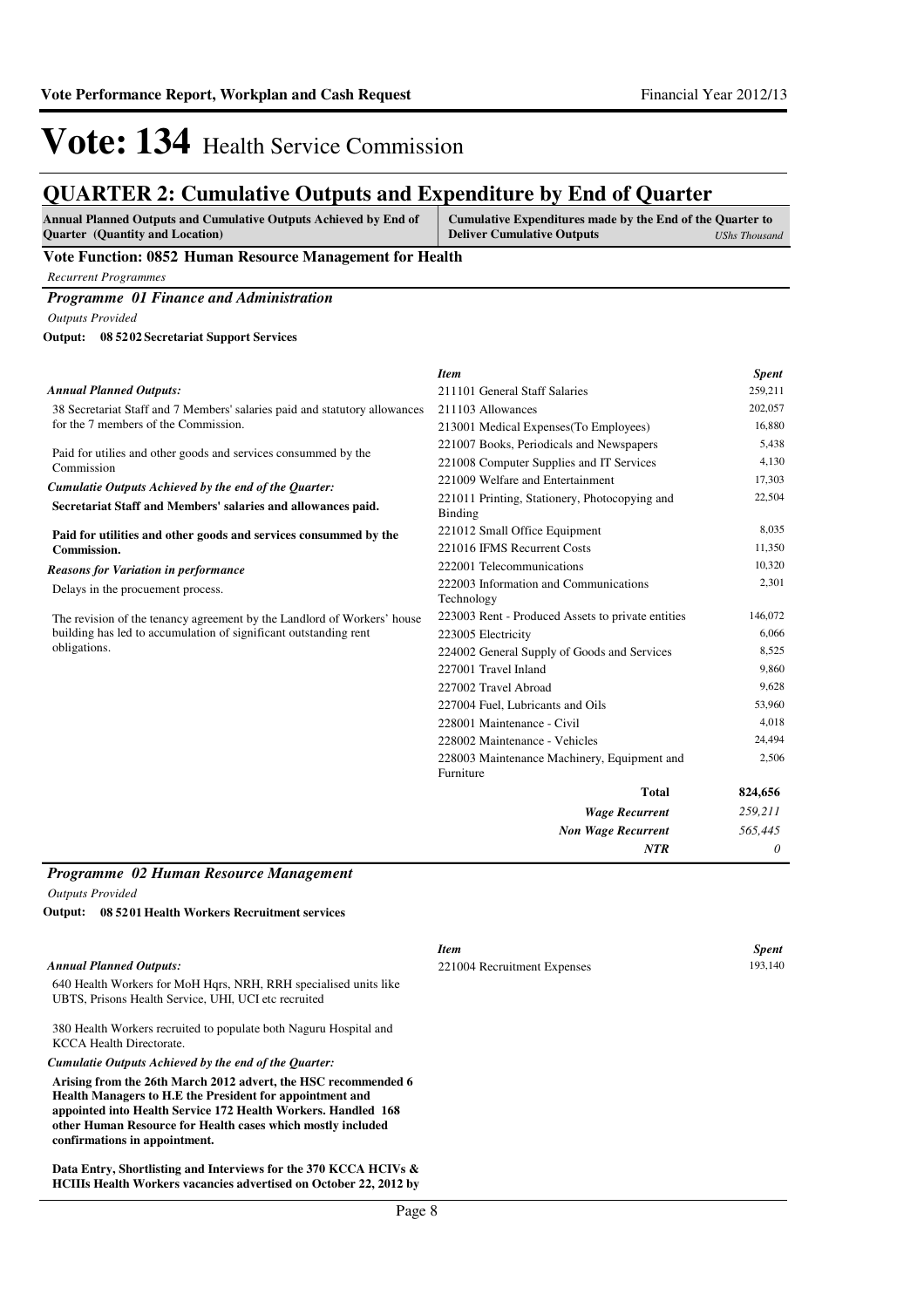## **QUARTER 2: Cumulative Outputs and Expenditure by End of Quarter**

| <b>Annual Planned Outputs and Cumulative Outputs Achieved by End of</b> | Cumulative Expenditures made by the End of the Quarter to |               |
|-------------------------------------------------------------------------|-----------------------------------------------------------|---------------|
| <b>Ouarter</b> (Quantity and Location)                                  | <b>Deliver Cumulative Outputs</b>                         | UShs Thousand |

### **Vote Function: 0852 Human Resource Management for Health**

*Recurrent Programmes*

*Programme 02 Human Resource Management*

**MoH carried out.**

**Carried out the review of Job Descriptions (JDs) for KCCA oversight jobs.**

**Provided Technical Guidance to 111 DSCs in the major recruitment of Health Workers for HCIVs and HCIIIs arising from the October 22, 2012 advert.**

**Held a technical meeting with KCCA, China- Uganda Friendship Hospital and MoH and mapped out implementation plans for the for the recruitment of Health Workers in KCCA HCIVs & HCIIIs and China- Uganda Friendship Hospital**

### **Held and participated in several other meetings that discussed Human Resource for Health Issues in KCCA, China- Uganda Friendship Hospital and their operationalisation.**

### *Reasons for Variation in performance*

Validation of Health Workers of the former KCCA and filling of declared vacancies for China -Uganda Friendship Hospital delayed by the pending policy issues that are yet to be resolved.

| 193,140  | <b>Total</b>              |
|----------|---------------------------|
| $\theta$ | <b>Wage Recurrent</b>     |
| 193,140  | <b>Non Wage Recurrent</b> |
| $\theta$ | <b>NTR</b>                |
|          |                           |

#### **08 5202 Secretariat Support Services Output:**

|                                                                          | <b>Item</b>                                   | <b>Spent</b> |
|--------------------------------------------------------------------------|-----------------------------------------------|--------------|
| Annual Planned Outputs:                                                  | 211101 General Staff Salaries                 | 72.853       |
| Paid salaries to 11 Secretariat Staff.                                   | 221002 Workshops and Seminars                 | 17.672       |
|                                                                          | 221003 Staff Training                         | 23.451       |
| Performance and Career enhancement training carried out for Staff of the | 221011 Printing, Stationery, Photocopying and | 8.496        |
| Commission in accordance to the Training Plan                            | Binding                                       |              |

3,200 Copies of Code of Conduct and Ethics for Health Workers printed.

Sensitisation Workshop on Code of Conduct and Ethics for Health

800 Copies of the HSC Guidelines for the Recruitment of Health Workers in LGs and Urban Authorities printed & disseminated.d.

*Cumulatie Outputs Achieved by the end of the Quarter:*

#### **Paid salaries to 11 Secretariat Staff.**

Workers held

**Facilitated two (2) Senior Staff to attend a seminar on Public Health Personnel in Beijing, China.**

**One Staff sponsored to a Post Graduate Diploma in Human Resorce Management at UMI.**

**Supported HIV/AIDs infected Staff and also supplied HIV/AIDs prevention materials to Staff.**

**Reviewed Schemes of Service for the Nursing Cadre leading to their release in November 2012**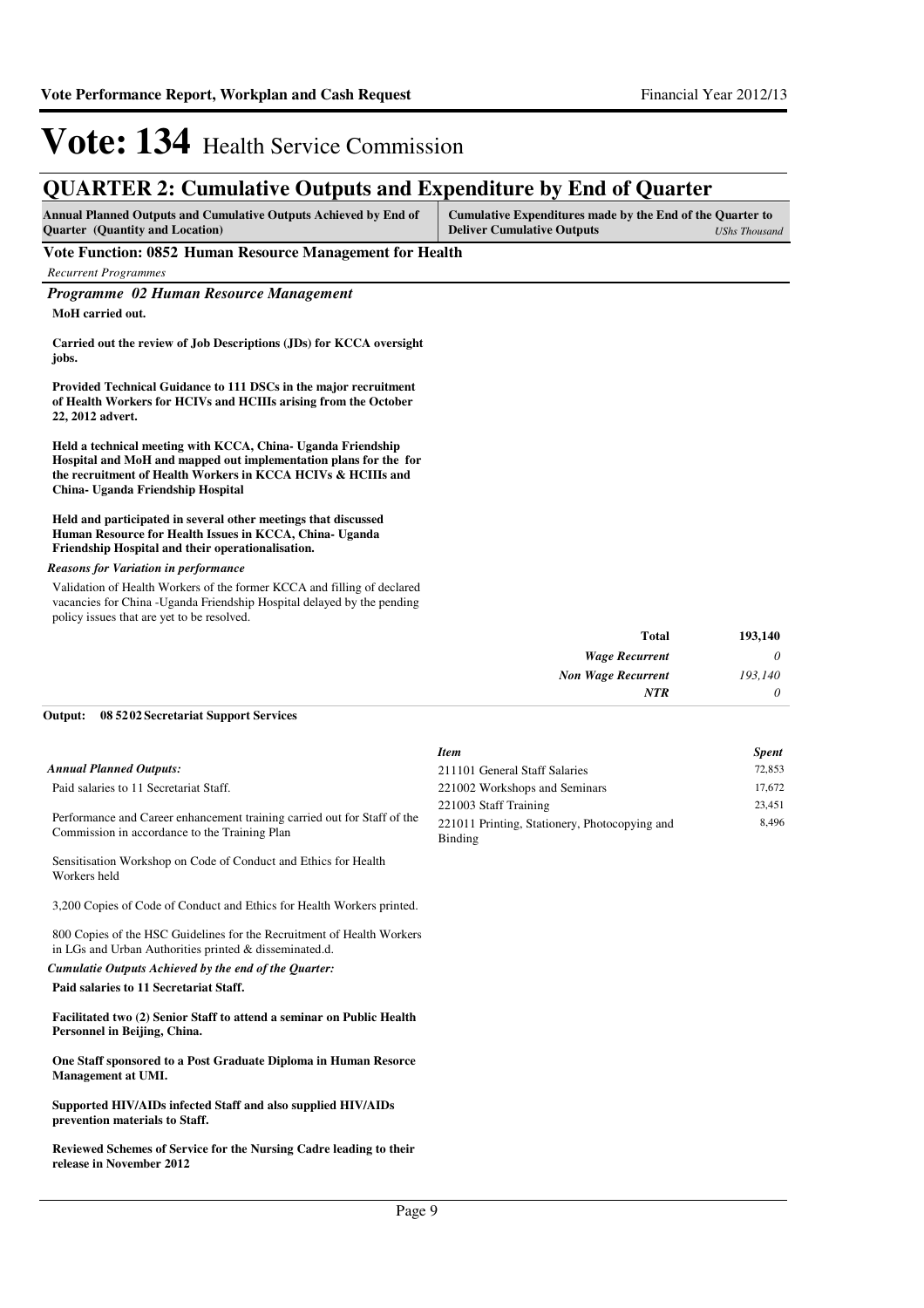# **QUARTER 2: Cumulative Outputs and Expenditure by End of Quarter**

| Annual Planned Outputs and Cumulative Outputs Achieved by End of<br><b>Quarter</b> (Quantity and Location)                                                                                                                           | Cumulative Expenditures made by the End of the Quarter to<br><b>Deliver Cumulative Outputs</b><br><b>UShs Thousand</b> |                           |                        |
|--------------------------------------------------------------------------------------------------------------------------------------------------------------------------------------------------------------------------------------|------------------------------------------------------------------------------------------------------------------------|---------------------------|------------------------|
| Vote Function: 0852 Human Resource Management for Health                                                                                                                                                                             |                                                                                                                        |                           |                        |
| Recurrent Programmes                                                                                                                                                                                                                 |                                                                                                                        |                           |                        |
| Programme 02 Human Resource Management                                                                                                                                                                                               |                                                                                                                        |                           |                        |
| Effectively participated in the drafting of Schemes of Service for<br><b>Laboratory and Radiography Professionals</b>                                                                                                                |                                                                                                                        |                           |                        |
| <b>Reasons for Variation in performance</b>                                                                                                                                                                                          |                                                                                                                        |                           |                        |
| Proposed review of the current Recruitment Guidelines and Health<br>Workers Code of Conduct and Ethics has led to delays in initiating the<br>printing process.                                                                      |                                                                                                                        |                           |                        |
|                                                                                                                                                                                                                                      |                                                                                                                        | Total                     | 122,472                |
|                                                                                                                                                                                                                                      |                                                                                                                        | <b>Wage Recurrent</b>     | 72,853                 |
|                                                                                                                                                                                                                                      |                                                                                                                        | <b>Non Wage Recurrent</b> | 49,619                 |
| Output:<br>08 52 05 Technical Support and Support Supevision                                                                                                                                                                         |                                                                                                                        | NTR                       | 0                      |
|                                                                                                                                                                                                                                      |                                                                                                                        |                           |                        |
| <b>Annual Planned Outputs:</b>                                                                                                                                                                                                       | <b>Item</b><br>227001 Travel Inland                                                                                    |                           | <b>Spent</b><br>47,247 |
| Support Supervision carried out in 30 Districts and 4 RRHs                                                                                                                                                                           |                                                                                                                        |                           |                        |
| Technical Support to DSCs to 8 DSCs rendered.                                                                                                                                                                                        |                                                                                                                        |                           |                        |
| Cumulatie Outputs Achieved by the end of the Quarter:                                                                                                                                                                                |                                                                                                                        |                           |                        |
| <b>Support Supervision carried out in 19 Districts.</b>                                                                                                                                                                              |                                                                                                                        |                           |                        |
| <b>Technical Support to four(4) District Service Commissions (DSCs)</b><br>provided i.e. Alebtong, Abim, Kabong and Mityana DSCs.                                                                                                    |                                                                                                                        |                           |                        |
| Carried out support supervision visits to Mulago NRH, China-<br>Uganda Friendship Hospital, UHI, as well as the two Health Centre<br><b>IIIs of Kiruddu and Kawempe.</b>                                                             |                                                                                                                        |                           |                        |
| <b>Reasons for Variation in performance</b>                                                                                                                                                                                          |                                                                                                                        |                           |                        |
| Planned Support Supervision visits to Districts halted to give priority to<br>filling vacancies in HCIIIs and HCIVs under KCCA                                                                                                       |                                                                                                                        |                           |                        |
|                                                                                                                                                                                                                                      |                                                                                                                        | <b>Total</b>              | 47,247                 |
|                                                                                                                                                                                                                                      |                                                                                                                        | <b>Wage Recurrent</b>     | 0                      |
|                                                                                                                                                                                                                                      |                                                                                                                        | <b>Non Wage Recurrent</b> | 47.247                 |
|                                                                                                                                                                                                                                      |                                                                                                                        | <b>NTR</b>                | 0                      |
| Programme 03 Internal Audit                                                                                                                                                                                                          |                                                                                                                        |                           |                        |
| <b>Outputs Provided</b>                                                                                                                                                                                                              |                                                                                                                        |                           |                        |
| Output: 08 5202 Secretariat Support Services                                                                                                                                                                                         |                                                                                                                        |                           |                        |
|                                                                                                                                                                                                                                      | <b>Item</b>                                                                                                            |                           | <b>Spent</b>           |
| <b>Annual Planned Outputs:</b>                                                                                                                                                                                                       | 227001 Travel Inland                                                                                                   |                           | 10,844                 |
| Reviewed the recruitment, selection and appointment processes of Health<br>Workers by the Commission                                                                                                                                 |                                                                                                                        |                           |                        |
| Monitored and supervised activities under taken by the Commission in the<br>RRHs & DSCs.                                                                                                                                             |                                                                                                                        |                           |                        |
| Asset management policies, staff status and welfare, store systems<br>reviewed.                                                                                                                                                      |                                                                                                                        |                           |                        |
| Commission governance, payroll, domestic arrears, final accounts,<br>commitment control returns etc audited.<br>Cumulatie Outputs Achieved by the end of the Quarter:<br>Carried out audit of payments on the IFMS system and report |                                                                                                                        |                           |                        |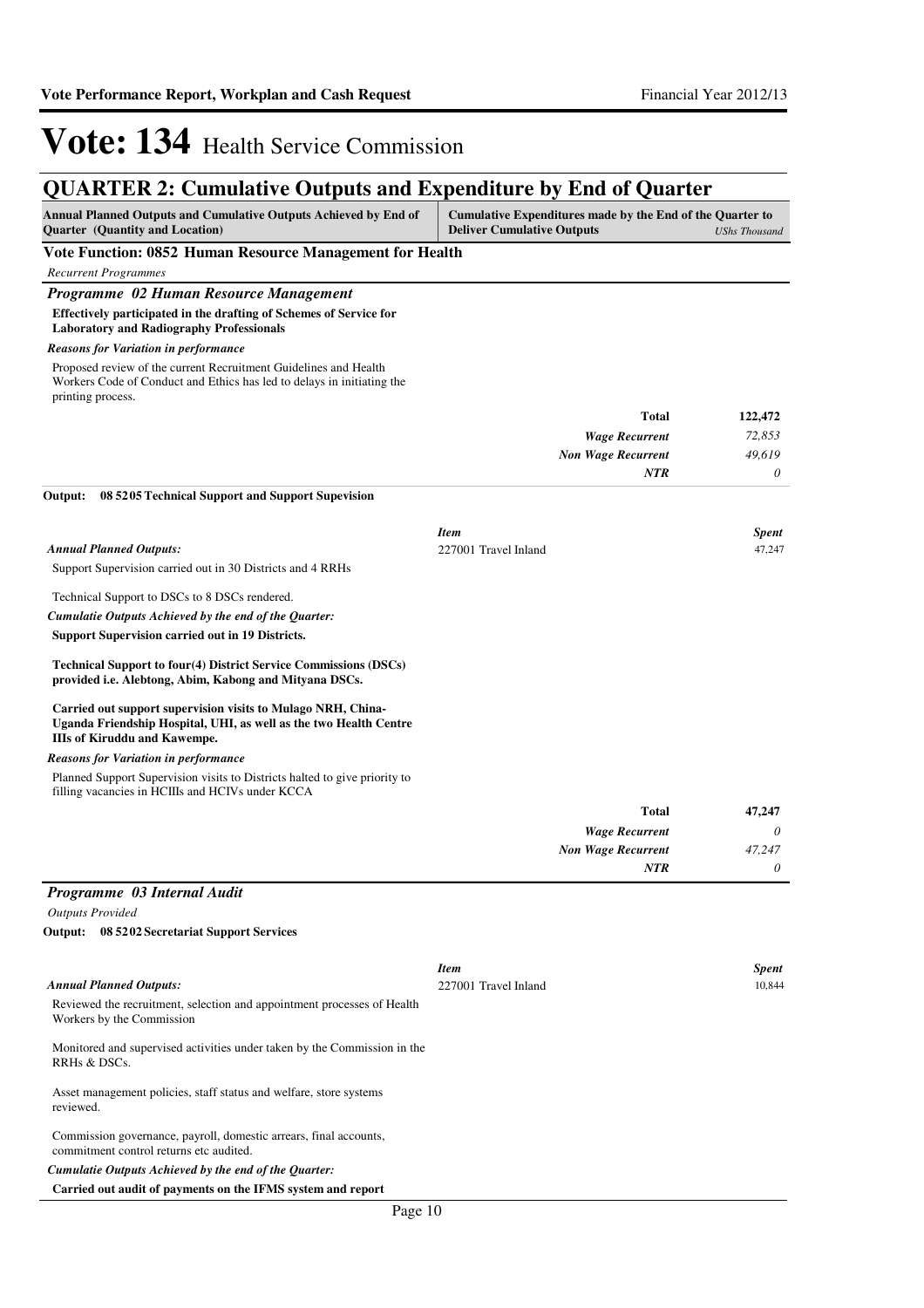## **QUARTER 2: Cumulative Outputs and Expenditure by End of Quarter**

| Annual Planned Outputs and Cumulative Outputs Achieved by End of<br><b>Quarter</b> (Quantity and Location)               | Cumulative Expenditures made by the End of the Quarter to<br><b>Deliver Cumulative Outputs</b> | <b>UShs Thousand</b> |
|--------------------------------------------------------------------------------------------------------------------------|------------------------------------------------------------------------------------------------|----------------------|
| Vote Function: 0852 Human Resource Management for Health                                                                 |                                                                                                |                      |
| <b>Recurrent Programmes</b>                                                                                              |                                                                                                |                      |
| Programme 03 Internal Audit                                                                                              |                                                                                                |                      |
| submitted to MoFPED accordingly.                                                                                         |                                                                                                |                      |
| Payroll audit conducted and report submitted to MoFPED<br>accordingly.                                                   |                                                                                                |                      |
| <b>Carried out audit on Techinical Support and Support Supervision</b><br>activities by the Commission in the Districts. |                                                                                                |                      |
| Final Accounts and NTR for FY 2011/12 audits conducted and report<br>submitted to MoFPED accordingly                     |                                                                                                |                      |
| Audit of Management of Vehicles conducted and report submitted to<br><b>MoFPED</b> accordingly                           |                                                                                                |                      |
| <b>Reasons for Variation in performance</b>                                                                              |                                                                                                |                      |
| None                                                                                                                     |                                                                                                |                      |
|                                                                                                                          | <b>Total</b>                                                                                   | 10.844               |
|                                                                                                                          | <b>Wage Recurrent</b>                                                                          | 0                    |
|                                                                                                                          | <b>Non Wage Recurrent</b>                                                                      | 10,844               |
|                                                                                                                          | <b>NTR</b>                                                                                     | 0                    |
| <b>Development Projects</b>                                                                                              |                                                                                                |                      |
| <b>Project 0365 Health Service Commision</b>                                                                             |                                                                                                |                      |
| <b>Capital Purchases</b>                                                                                                 |                                                                                                |                      |
| Output: 08 5275 Purchase of Motor Vehicles and Other Transport Equipment                                                 |                                                                                                |                      |
|                                                                                                                          | Item                                                                                           | <b>Spent</b>         |
| <b>Annual Planned Outputs:</b>                                                                                           | 231004 Transport Equipment                                                                     | 1,965                |
| 2 Motor Vehicles procured,                                                                                               |                                                                                                |                      |
| Cumulatie Outputs Achieved by the end of the Quarter:                                                                    |                                                                                                |                      |
| Procurement process for 2 motor vehicles on-going. (Contract for<br>M/Vs with Solicitor General for approval)            |                                                                                                |                      |
| <b>Reasons for Variation in performance</b>                                                                              |                                                                                                |                      |
| Delays in procurement process                                                                                            |                                                                                                |                      |
|                                                                                                                          | <b>Total</b>                                                                                   | 1,965                |
|                                                                                                                          | <b>GoU</b> Development                                                                         | 1,965                |
|                                                                                                                          | <b>Donor Development</b>                                                                       | 0                    |
|                                                                                                                          | NTR                                                                                            | $\theta$             |

**08 5276 Purchase of Office and ICT Equipment, including Software Output:**

*Annual Planned Outputs:*

2 Desktop Computers, 2 Printers and 3 UPSs purchased

### *Cumulatie Outputs Achieved by the end of the Quarter:*

**Procurement process initiated for 6 UPSs.**

### *Reasons for Variation in performance*

Delays in procurement process

| $\bf{0}$ | <b>Total</b>             |
|----------|--------------------------|
| U        | <b>GoU</b> Development   |
| υ        | <b>Donor Development</b> |
|          | <b>NTR</b>               |
|          |                          |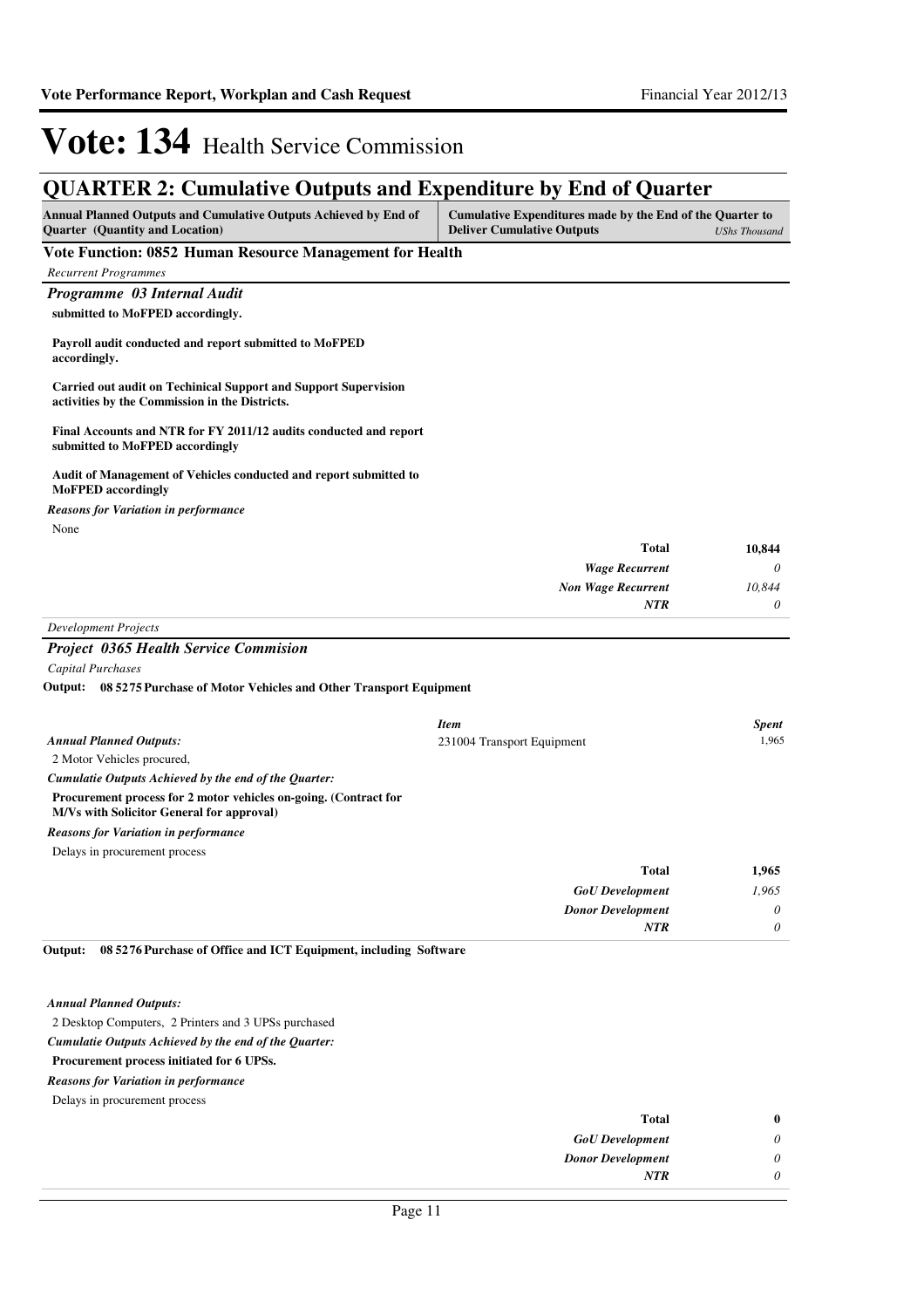## **QUARTER 2: Cumulative Outputs and Expenditure by End of Quarter**

| <b>Annual Planned Outputs and Cumulative Outputs Achieved by End of</b><br><b>Quarter</b> (Quantity and Location)                                                                                                                  | Cumulative Expenditures made by the End of the Quarter to<br><b>Deliver Cumulative Outputs</b> | <b>UShs Thousand</b> |
|------------------------------------------------------------------------------------------------------------------------------------------------------------------------------------------------------------------------------------|------------------------------------------------------------------------------------------------|----------------------|
| Vote Function: 0852 Human Resource Management for Health                                                                                                                                                                           |                                                                                                |                      |
| <b>Development Projects</b>                                                                                                                                                                                                        |                                                                                                |                      |
| <b>Project 0365 Health Service Commision</b>                                                                                                                                                                                       |                                                                                                |                      |
| <b>Outputs Provided</b>                                                                                                                                                                                                            |                                                                                                |                      |
| 08 5201 Health Workers Recruitment services<br>Output:                                                                                                                                                                             |                                                                                                |                      |
|                                                                                                                                                                                                                                    |                                                                                                |                      |
|                                                                                                                                                                                                                                    | <b>Item</b>                                                                                    | <b>Spent</b>         |
| <b>Annual Planned Outputs:</b>                                                                                                                                                                                                     | 221004 Recruitment Expenses                                                                    | 5,040                |
| Selection Examination Division of the Commission operationalised<br>An e-recruitment Information System designed and implimented.<br>Competency Profiling for High Level Health Managers and Clinical posts<br>carried out.        |                                                                                                |                      |
| Review of the HSC Recruitment Guidelines for Health Workers to bring<br>on board uncatered for cadres conducted.                                                                                                                   |                                                                                                |                      |
| Cumulatie Outputs Achieved by the end of the Quarter:                                                                                                                                                                              |                                                                                                |                      |
| Installation and hosting of the e-recruitment system carried out.                                                                                                                                                                  |                                                                                                |                      |
| Suggested upgrades on the e-recruitment system carried out by<br>Contractor.                                                                                                                                                       |                                                                                                |                      |
| A quick access link of the e-recruitment system<br>(www.erecruitment.hsc.ug) created on the Commission website<br>(www.hsc.go.ug) under careers                                                                                    |                                                                                                |                      |
| Configuration of e-shortlisting tool and the Human Resource<br>Management system on the Commission server; and training of Staff<br>on the systems conducted.                                                                      |                                                                                                |                      |
| <b>Technical Level Consultative meetings on comptency profiling</b><br>carried out. . A draft profile for the posts of Director General,<br><b>Commissioners and Assistant Commissioners completed</b>                             |                                                                                                |                      |
| Zero Draft of JDs and Specification for the identified previously<br>uncatered for jobs produced                                                                                                                                   |                                                                                                |                      |
| Categorisation of identified previously uncatered for jobs carried out.                                                                                                                                                            |                                                                                                |                      |
| Commenced the review of the current Recruitment Guidelines to<br>align the job purpose, Key Outputs, Key Activities, Person<br>Specifications to the current International Standards plus developing<br>required job Competencies. |                                                                                                |                      |
| <b>Reasons for Variation in performance</b>                                                                                                                                                                                        |                                                                                                |                      |
| Inadequate funds                                                                                                                                                                                                                   |                                                                                                |                      |
|                                                                                                                                                                                                                                    | <b>Total</b>                                                                                   | 5,040                |
|                                                                                                                                                                                                                                    | <b>GoU</b> Development                                                                         | 5,040                |
|                                                                                                                                                                                                                                    | <b>Donor Development</b>                                                                       | 0                    |

| v         | Donor Development         |
|-----------|---------------------------|
| $\theta$  | <b>NTR</b>                |
| 1,205,363 | <b>GRAND TOTAL</b>        |
| 332,064   | <b>Wage Recurrent</b>     |
| 866,294   | <b>Non Wage Recurrent</b> |
| 7,005     | <b>GoU</b> Development    |
| $\theta$  | <b>Donor Development</b>  |
| $\theta$  | <b>NTR</b>                |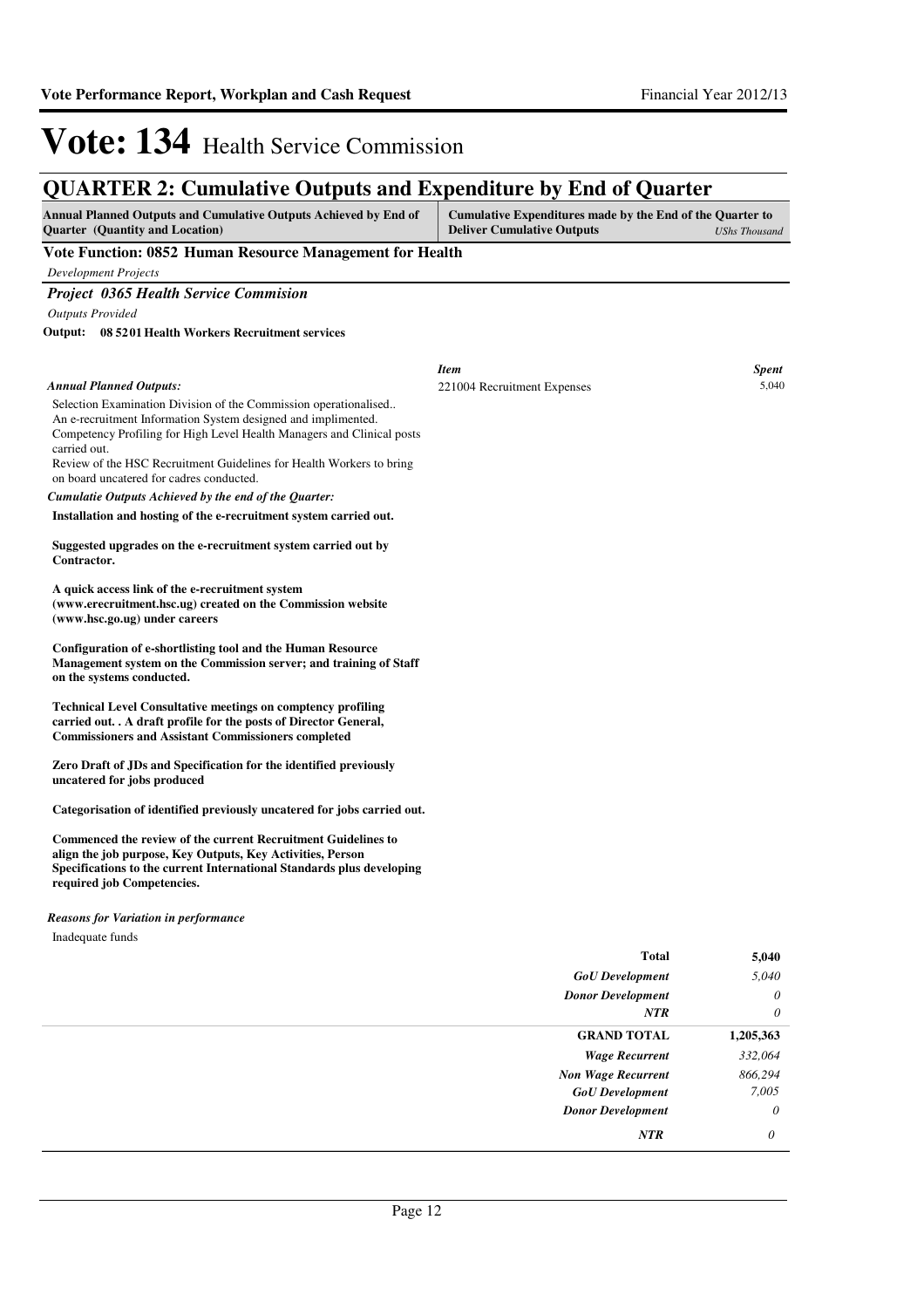## **QUARTER 2: Outputs and Expenditure in Quarter**

| <b>Planned and Actual Outputs in Quarter</b> |  | <b>Expenditures incurred in the Quarter to deliver outputs</b> |  |                      |  |
|----------------------------------------------|--|----------------------------------------------------------------|--|----------------------|--|
| (Quantity and Location)                      |  |                                                                |  | <b>UShs Thousand</b> |  |
| -- - -                                       |  | $\overline{\phantom{a}}$                                       |  |                      |  |

### **Vote Function: 0852 Human Resource Management for Health**

*Recurrent Programmes*

### *Programme 01 Finance and Administration*

*Outputs Provided*

**08 5202 Secretariat Support Services Output:**

|                                                                                                                                             | <b>Item</b>                                                         | <b>Spent</b>   |
|---------------------------------------------------------------------------------------------------------------------------------------------|---------------------------------------------------------------------|----------------|
| <b>Outputs Planned in Quarter:</b>                                                                                                          | 211101 General Staff Salaries                                       | 194,754        |
| Secretariat Staff and Members' salaries and allowances paid.                                                                                | 211103 Allowances                                                   | 104,202        |
|                                                                                                                                             | 213001 Medical Expenses (To Employees)                              | 11,685         |
| Paid for utilities and other goods and services consummed by the<br>Commission.                                                             | 221007 Books, Periodicals and Newspapers                            | 2,622          |
|                                                                                                                                             | 221008 Computer Supplies and IT Services                            | 3,630          |
| <b>Actual Outputs Achieved in Quarter:</b>                                                                                                  | 221009 Welfare and Entertainment                                    | 10,856         |
| Secretariat Staff and Members' salaries and allowances paid.                                                                                | 221011 Printing, Stationery, Photocopying and                       | 7,634          |
| Paid for utilities and other goods and services consummed by the<br>Commission.                                                             | Binding<br>221012 Small Office Equipment                            | 3,630          |
| <b>Reasons for Variation in performance</b>                                                                                                 | 221016 IFMS Recurrent Costs                                         | 6,750          |
| Delays in the procuement process.                                                                                                           | 222001 Telecommunications<br>222003 Information and Communications  | 6,820<br>2,301 |
| The revision of the tenancy agreement by the Landlord of Workers' house<br>building has led to accumulation of significant outstanding rent | Technology<br>223003 Rent - Produced Assets to private entities     | 146,072        |
| obligations.                                                                                                                                | 223005 Electricity                                                  | 3,317<br>6,665 |
|                                                                                                                                             | 224002 General Supply of Goods and Services<br>227001 Travel Inland | 8,040          |
|                                                                                                                                             | 227002 Travel Abroad                                                | 9,628          |
|                                                                                                                                             | 227004 Fuel, Lubricants and Oils                                    | 31,380         |
|                                                                                                                                             | 228001 Maintenance - Civil                                          | 4,018          |
|                                                                                                                                             | 228002 Maintenance - Vehicles                                       | 23,239         |
|                                                                                                                                             | 228003 Maintenance Machinery, Equipment and<br>Furniture            | 2,009          |
|                                                                                                                                             | <b>Total</b>                                                        | 589,250        |
|                                                                                                                                             | <b>Wage Recurrent</b>                                               | 194,754        |
|                                                                                                                                             | <b>Non Wage Recurrent</b>                                           | 394,496        |
|                                                                                                                                             | NTR                                                                 | 0              |

### *Programme 02 Human Resource Management*

*Outputs Provided*

**redesignation etc.**

**08 5201 Health Workers Recruitment services Output:**

|                                                                                                                                                                                                             | <b>Item</b>                 | <b>Spent</b> |
|-------------------------------------------------------------------------------------------------------------------------------------------------------------------------------------------------------------|-----------------------------|--------------|
| <b>Outputs Planned in Ouarter:</b>                                                                                                                                                                          | 221004 Recruitment Expenses | 140,498      |
| Data Entry, Shortlisting and Interviews for the 370 KCCA HCIVs &<br>HCIIIs Health Workers vacancies advertised on October 22, 2012 by MoH<br>& UCP carried out.                                             |                             |              |
| Validation of Health Workers of the former KCCA carried out.                                                                                                                                                |                             |              |
| Actual Outputs Achieved in Ouarter:                                                                                                                                                                         |                             |              |
| 43 Health Workers appointed on probation, promotion, transfer and<br>attainment of higher qualifications; into Service. Handled 91 other<br>Human Resource for Health cases which included confirmations in |                             |              |
| appointment, corrigenda, study leave, retirement on medical grounds,                                                                                                                                        |                             |              |

**Data Entry, Shortlisting and Interviews for the 370 KCCA HCIVs & HCIIIs Health Workers vacancies advertised on October 22, 2012 by**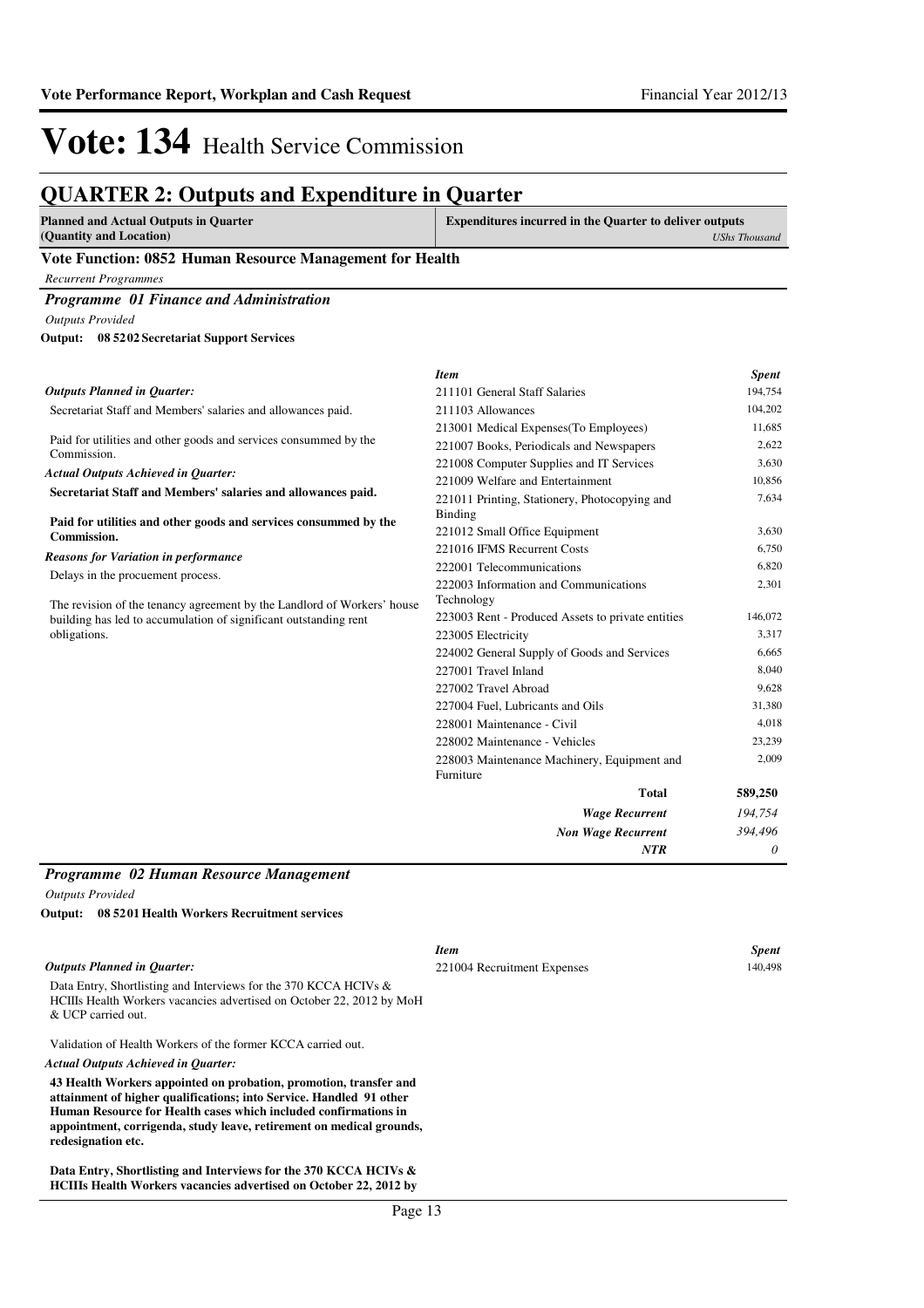## **QUARTER 2: Outputs and Expenditure in Quarter**

| Planned and Actual Outputs in Quarter                     | <b>Expenditures incurred in the Quarter to deliver outputs</b> |  |
|-----------------------------------------------------------|----------------------------------------------------------------|--|
| (Quantity and Location)                                   | UShs Thousand                                                  |  |
| Vote Function: 0852. Human Resource Management for Health |                                                                |  |

### **Vote Function: 0852 Human Resource Management for Health**

*Recurrent Programmes*

### *Programme 02 Human Resource Management*

**MoH carried out.**

#### *Reasons for Variation in performance*

Validation of Health Workers of the former KCCA and filling of declared vacancies for China -Uganda Friendship Hospital delayed by the pending policy issues that are yet to be resolved.

| 140,498  | Total                     |
|----------|---------------------------|
| 0        | <b>Wage Recurrent</b>     |
| 140,498  | <b>Non Wage Recurrent</b> |
| $\theta$ | <b>NTR</b>                |
|          |                           |

### **08 5202 Secretariat Support Services Output:**

|                                                                                                | <b>Item</b>                                              | <b>Spent</b> |
|------------------------------------------------------------------------------------------------|----------------------------------------------------------|--------------|
| <b>Outputs Planned in Ouarter:</b>                                                             | 211101 General Staff Salaries                            | 36,706       |
| Paid salaries to 11 Secretariat Staff.                                                         | 221002 Workshops and Seminars                            | 15.923       |
| Copies of the Recruitment Guidelines and Health Workers Code of<br>Conduct and Ethics printed. | 221003 Staff Training                                    | 11.071       |
|                                                                                                | 221011 Printing, Stationery, Photocopying and<br>Binding | 4.956        |

Performance and Career enhancement training carried out for Staff of the Commission in accordance to the Training Plan

### *Actual Outputs Achieved in Quarter:*

#### **Paid salaries to 11 Secretariat Staff.**

#### **Training of twelve (12) Staff on the e-shortlisting tool conducted.**

### *Reasons for Variation in performance*

Proposed review of the current Recruitment Guidelines and Health Workers Code of Conduct and Ethics has led to delays in initiating the printing process.

| <b>Total</b>              | 68,656 |
|---------------------------|--------|
| <b>Wage Recurrent</b>     | 36,706 |
| <b>Non Wage Recurrent</b> | 31,950 |
| NTR                       | 0      |

**08 5205 Technical Support and Support Supevision Output:**

|                                                                                                                                                                         | <b>Item</b>           | <b>Spent</b> |
|-------------------------------------------------------------------------------------------------------------------------------------------------------------------------|-----------------------|--------------|
| <b>Outputs Planned in Ouarter:</b>                                                                                                                                      | 227001 Travel Inland  | 43,923       |
| Support Supervision carried out in 15 Districts.                                                                                                                        |                       |              |
| Technical Support to DSCs rendered to 2 DSCs.                                                                                                                           |                       |              |
| <b>Actual Outputs Achieved in Ouarter:</b>                                                                                                                              |                       |              |
| <b>Technical Support to three (3) District Service Commissions (DSCs)</b><br>provided i.e. Abim, Kabong and Mityana DSCs                                                |                       |              |
| Carried out support supervision visits to Mulago NRH, China-<br>Uganda Frindship Hospital, UHI, as well as the two Health Centre<br><b>IIIs of Kiruddu and Kawempe.</b> |                       |              |
| <b>Reasons for Variation in performance</b>                                                                                                                             |                       |              |
| Planned Support Supervision visits to Districts halted to give priority to<br>filling vacancies in HCIIIs and HCIVs under KCCA                                          |                       |              |
|                                                                                                                                                                         | Total                 | 43,923       |
|                                                                                                                                                                         | <b>Wage Recurrent</b> | 0            |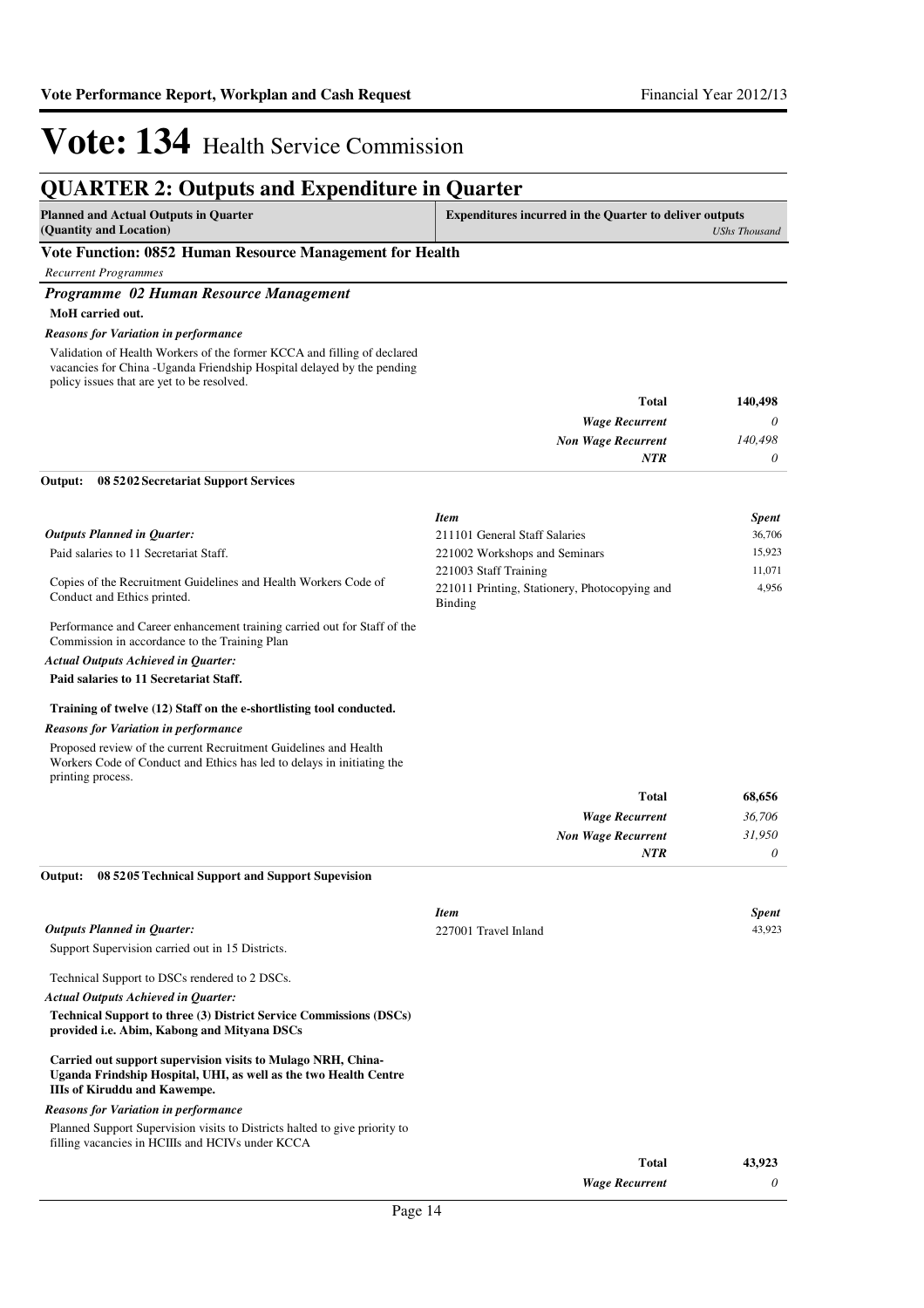| <b>QUARTER 2: Outputs and Expenditure in Quarter</b>                                                                 |                                                                                        |              |
|----------------------------------------------------------------------------------------------------------------------|----------------------------------------------------------------------------------------|--------------|
| <b>Planned and Actual Outputs in Quarter</b><br>(Quantity and Location)                                              | <b>Expenditures incurred in the Quarter to deliver outputs</b><br><b>UShs Thousand</b> |              |
| Vote Function: 0852 Human Resource Management for Health                                                             |                                                                                        |              |
| <b>Recurrent Programmes</b>                                                                                          |                                                                                        |              |
| Programme 02 Human Resource Management                                                                               |                                                                                        |              |
|                                                                                                                      | <b>Non Wage Recurrent</b>                                                              | 43,923       |
|                                                                                                                      | NTR                                                                                    | 0            |
| Programme 03 Internal Audit                                                                                          |                                                                                        |              |
| <b>Outputs Provided</b>                                                                                              |                                                                                        |              |
| Output: 08 5202 Secretariat Support Services                                                                         |                                                                                        |              |
|                                                                                                                      |                                                                                        |              |
|                                                                                                                      | <b>Item</b>                                                                            | <b>Spent</b> |
| <b>Outputs Planned in Quarter:</b>                                                                                   | 227001 Travel Inland                                                                   | 9,094        |
| Review of Store Management conducted.                                                                                |                                                                                        |              |
| Audit of Procurements carried out                                                                                    |                                                                                        |              |
| Audit of Technical Support and Support Supervision activites by the<br>Commission in the Local Governments conducted |                                                                                        |              |
| Audit of Management of Vehicles conducted.                                                                           |                                                                                        |              |
| <b>Actual Outputs Achieved in Quarter:</b>                                                                           |                                                                                        |              |
| Audit of Management of Vehicles conducted and report submitted to<br><b>MoFPED</b> accordingly                       |                                                                                        |              |
| <b>Reasons for Variation in performance</b>                                                                          |                                                                                        |              |
| None                                                                                                                 |                                                                                        |              |
|                                                                                                                      | <b>Total</b>                                                                           | 9,094        |
|                                                                                                                      | <b>Wage Recurrent</b>                                                                  | 0            |
|                                                                                                                      | <b>Non Wage Recurrent</b>                                                              | 9,094        |
|                                                                                                                      | <b>NTR</b>                                                                             | 0            |
| <b>Development Projects</b>                                                                                          |                                                                                        |              |
| <b>Project 0365 Health Service Commision</b>                                                                         |                                                                                        |              |
| Capital Purchases                                                                                                    |                                                                                        |              |
| Output: 08 5275 Purchase of Motor Vehicles and Other Transport Equipment                                             |                                                                                        |              |
|                                                                                                                      | <b>Item</b>                                                                            | <b>Spent</b> |
| <b>Outputs Planned in Quarter:</b>                                                                                   | 231004 Transport Equipment                                                             | 1,965        |
| Procurement process for 2 motor vehicles continued.                                                                  |                                                                                        |              |
| <b>Actual Outputs Achieved in Quarter:</b>                                                                           |                                                                                        |              |
| Procurement process for 2 motor vehicles on-going. Awaits Solicitor<br><b>General's approval</b>                     |                                                                                        |              |
| <b>Reasons for Variation in performance</b>                                                                          |                                                                                        |              |
| Delays in procurement process                                                                                        |                                                                                        |              |
|                                                                                                                      | <b>Total</b>                                                                           | 1,965        |
|                                                                                                                      | <b>GoU</b> Development                                                                 | 1,965        |
|                                                                                                                      | <b>Donor Development</b>                                                               | $\theta$     |
| 0.003<br>00.5275<br>J LOT E.                                                                                         | NTR                                                                                    | 0            |

**Output: 08 5276 Purchase of Office and ICT Equipment, including Software**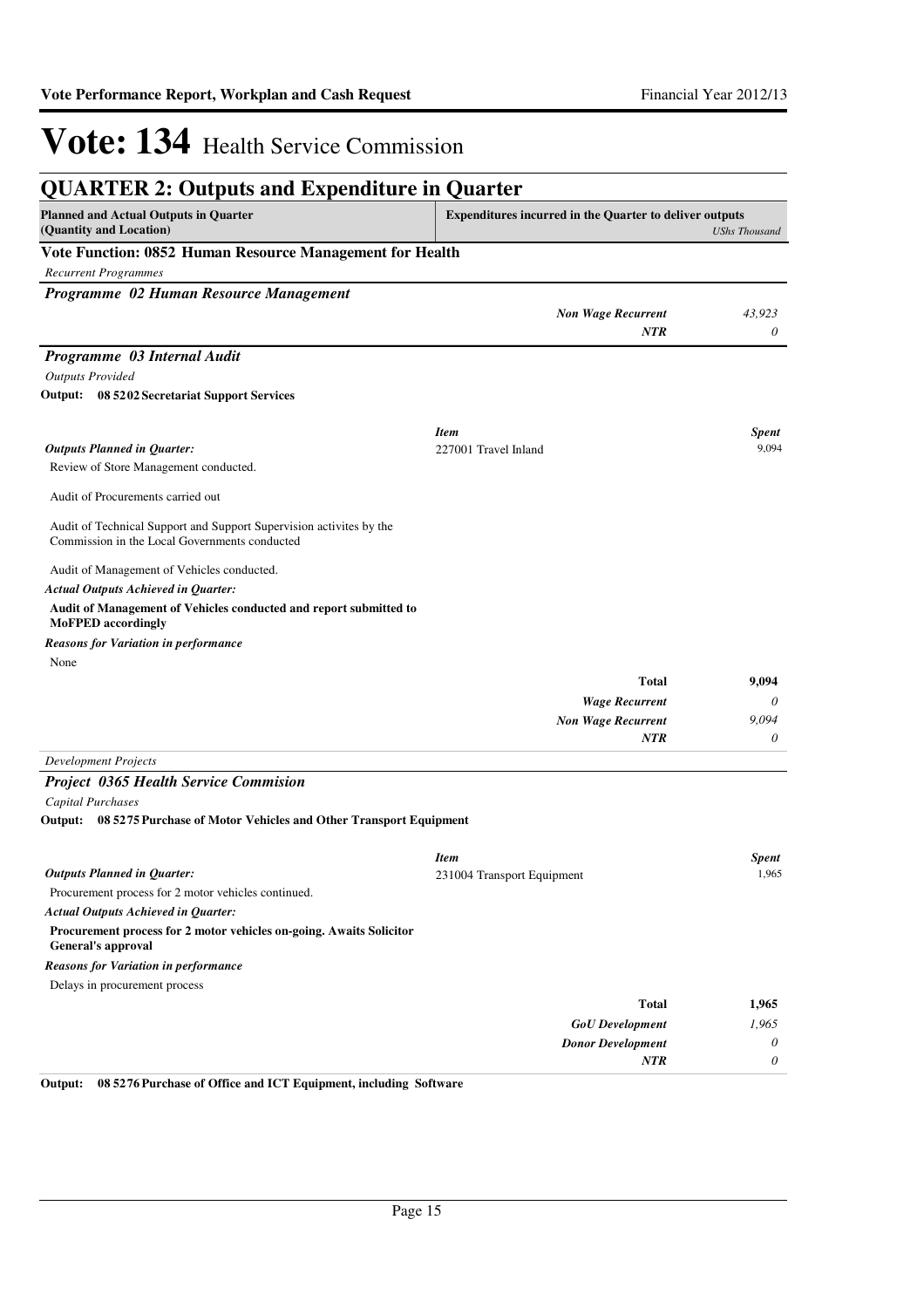## **QUARTER 2: Outputs and Expenditure in Quarter**

| <b>Planned and Actual Outputs in Quarter</b>             | <b>Expenditures incurred in the Quarter to deliver outputs</b> |  |
|----------------------------------------------------------|----------------------------------------------------------------|--|
| (Quantity and Location)                                  | UShs Thousand                                                  |  |
| Vete Function: 0852 Human Desauree Managament for Hoolth |                                                                |  |

### **Vote Function: 0852 Human Resource Management for Health**

*Development Projects*

*Project 0365 Health Service Commision*

| <b>Outputs Planned in Ouarter:</b>         |
|--------------------------------------------|
| Six (6) UPSs purchased                     |
| <b>Actual Outputs Achieved in Ouarter:</b> |
| Procurement process initiated for 6 UPSs.  |

*Reasons for Variation in performance*

Delays in procurement process

| <b>Total</b>             | $\bf{0}$ |
|--------------------------|----------|
| <b>GoU</b> Development   | $\theta$ |
| <b>Donor Development</b> | $\theta$ |
| <b>NTR</b>               | $\theta$ |

*Outputs Provided*

#### **08 5201 Health Workers Recruitment services Output:**

|                                                                                                                                                               | <b>Item</b>                 | <b>Spent</b> |
|---------------------------------------------------------------------------------------------------------------------------------------------------------------|-----------------------------|--------------|
| <b>Outputs Planned in Quarter:</b>                                                                                                                            | 221004 Recruitment Expenses | 5,040        |
| Piloting of the e-recruitment system, Staff Training, system functional<br>awareness for stakeholders                                                         |                             |              |
| Installation of e-shortlisting tool and the Human Resource Management<br>system on the Commission server and training of Staff on the systems<br>conducted.   |                             |              |
| 1st Draft of JDs and Specifications produced                                                                                                                  |                             |              |
| Technical Level Consultative meetings on comptency profiling carried<br>out. Draft report produced.                                                           |                             |              |
| <b>Actual Outputs Achieved in Quarter:</b>                                                                                                                    |                             |              |
| Suggested upgrades on the e-recruitment system carried out by<br>Contractor.                                                                                  |                             |              |
| A quick access link of the e-recruitment system created on the<br>Commission website (www.hsc.go.ug) under careers                                            |                             |              |
| Configuration of e-shortlisting tool and the Human Resource<br>Management system on the Commission server; and training of Staff<br>on the systems conducted. |                             |              |
| A draft profile for the posts of Director General, Commissioners and<br><b>Assistant Commissioners produced.</b>                                              |                             |              |
| <b>Reasons for Variation in performance</b>                                                                                                                   |                             |              |
| Inadequate funds                                                                                                                                              |                             |              |
|                                                                                                                                                               | <b>Total</b>                | 5,040        |
|                                                                                                                                                               | <b>GoU</b> Development      | 5.040        |

*Donor Development*

*NTR*

*0 0*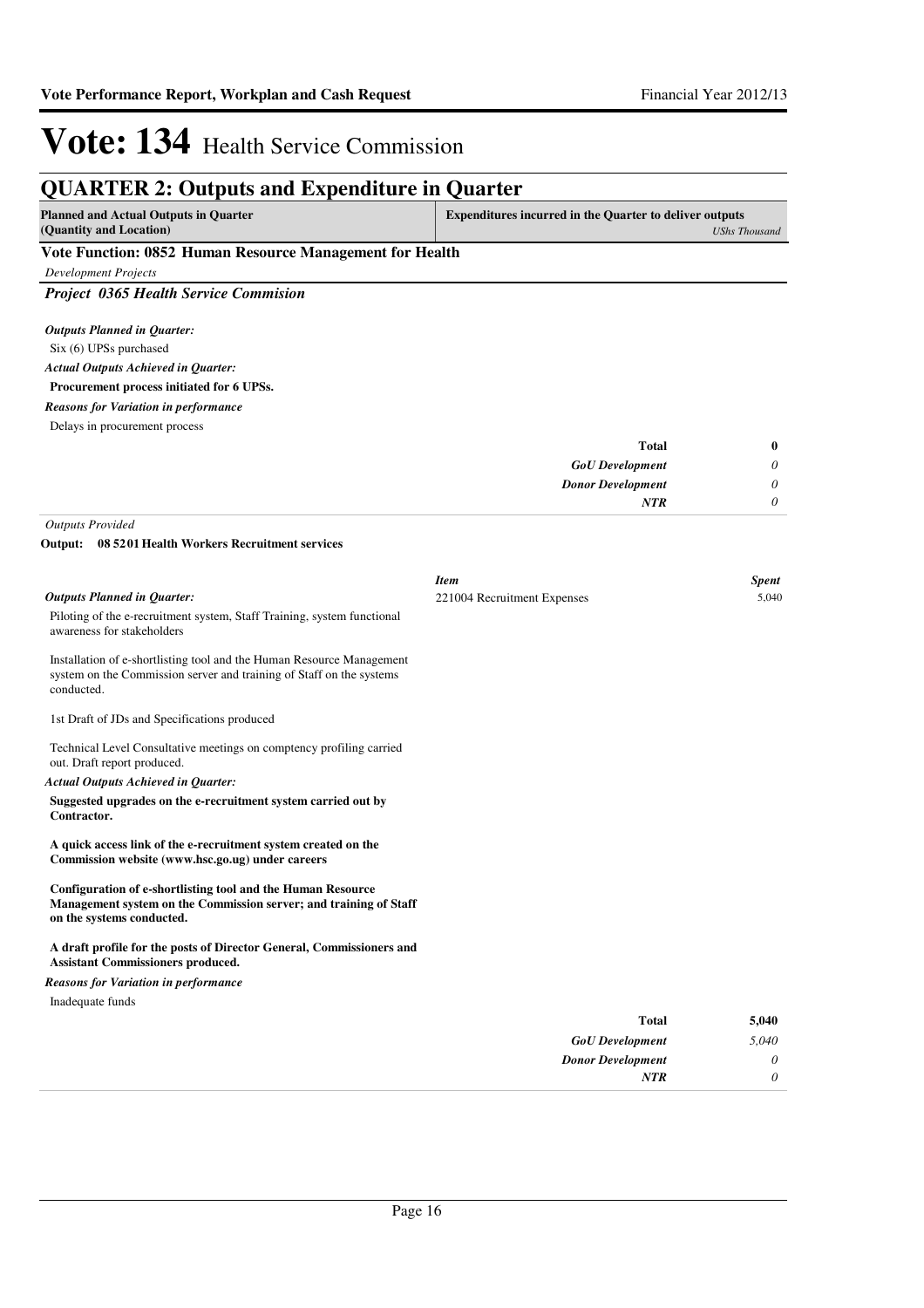## **QUARTER 2: Outputs and Expenditure in Quarter**

| <b>Planned and Actual Outputs in Quarter</b> | <b>Expenditures incurred in the Quarter to deliver outputs</b> |                      |
|----------------------------------------------|----------------------------------------------------------------|----------------------|
| (Quantity and Location)                      |                                                                | <b>UShs Thousand</b> |
|                                              | <b>GRAND TOTAL</b>                                             | 858,425              |
|                                              | <b>Wage Recurrent</b>                                          | 231,460              |
|                                              | <b>Non Wage Recurrent</b>                                      | 619,960              |
|                                              | <b>GoU</b> Development                                         | 7,005                |
|                                              | <b>Donor Development</b>                                       | $\theta$             |
|                                              | <b>NTR</b>                                                     | 0                    |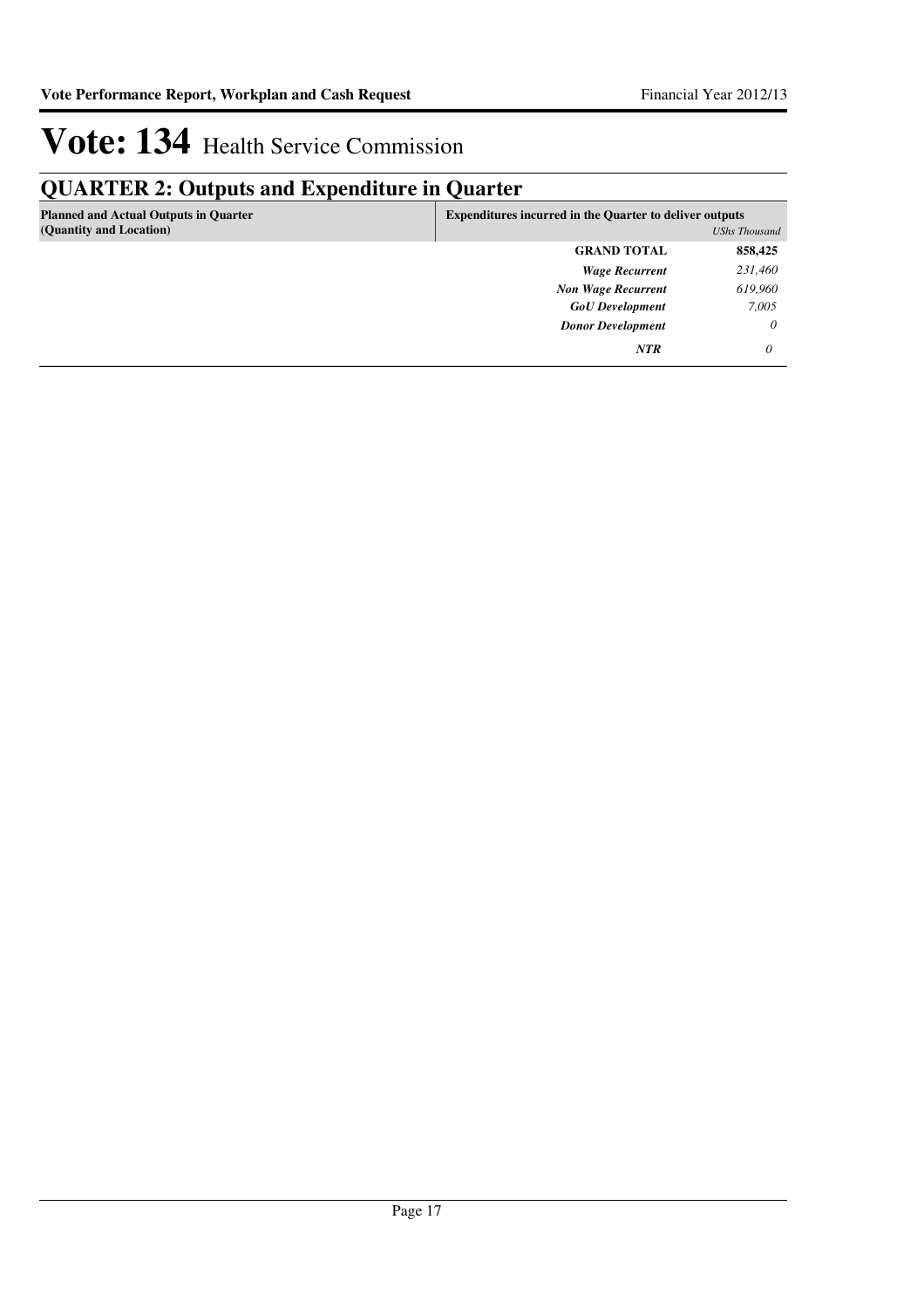## **QUARTER 3: Revised Workplan**

| <b>Planned Outputs for the Quarter</b><br>(Quantity and Location)                         | <b>Estimated Funds Available in Quarter</b><br>(from balance brought forward and actual/expected releaes) |                    |                  | <b>UShs Thousand</b>  |  |
|-------------------------------------------------------------------------------------------|-----------------------------------------------------------------------------------------------------------|--------------------|------------------|-----------------------|--|
| Vote Function: 0852 Human Resource Management for Health                                  |                                                                                                           |                    |                  |                       |  |
| <b>Recurrent Programmes</b>                                                               |                                                                                                           |                    |                  |                       |  |
| Programme 01 Finance and Administration                                                   |                                                                                                           |                    |                  |                       |  |
| <b>Outputs Provided</b>                                                                   |                                                                                                           |                    |                  |                       |  |
| Output: 08 5202 Secretariat Support Services                                              |                                                                                                           |                    |                  |                       |  |
|                                                                                           | <b>Item</b>                                                                                               | <b>Balance b/f</b> | New Funds        | <b>Total</b>          |  |
|                                                                                           | 211101 General Staff Salaries                                                                             | 16,616             | 0                | 16,616                |  |
| 38 Secretariat Staff and 7 Members' salaries<br>paid and statutory allowances for the 7   | 211103 Allowances                                                                                         | 9,843              | $\bf{0}$         | 9,843                 |  |
| members of the Commission.<br>213001 Medical Expenses(To Employees)                       |                                                                                                           | 5,358              | 0                | 5,358                 |  |
|                                                                                           | 221001 Advertising and Public Relations                                                                   | 1,227              | $\bf{0}$         | 1,227                 |  |
| Utilities and other goods and services                                                    | 221007 Books, Periodicals and Newspapers                                                                  | 1,043              | $\bf{0}$         | 1,043                 |  |
| consummed by the Commission paid for.                                                     | 221008 Computer Supplies and IT Services                                                                  | 3,235              | 0                | 3,235                 |  |
|                                                                                           | 221009 Welfare and Entertainment                                                                          | 7,675              | 0                | 7,675                 |  |
|                                                                                           | 221011 Printing, Stationery, Photocopying and Binding                                                     | 10,883             | 0                | 10,883                |  |
|                                                                                           | 221012 Small Office Equipment                                                                             | 3,749              | $\bf{0}$         | 3,749                 |  |
|                                                                                           | 221016 IFMS Recurrent Costs                                                                               | 650                | $\bf{0}$         | 650                   |  |
|                                                                                           | 221017 Subscriptions                                                                                      | 1,021              | 0                | 1,021                 |  |
|                                                                                           | 222001 Telecommunications                                                                                 | 7,355              | $\bf{0}$         | 7,355                 |  |
|                                                                                           | 222003 Information and Communications Technology                                                          | 2,609              | $\bf{0}$         | 2,609                 |  |
|                                                                                           | 223003 Rent - Produced Assets to private entities                                                         | 13,111             | 0                | 13,111                |  |
|                                                                                           | 223005 Electricity                                                                                        | 849                | 0                | 849                   |  |
|                                                                                           | 224002 General Supply of Goods and Services                                                               | 2,367              | 0                | 2,367                 |  |
|                                                                                           | 227001 Travel Inland                                                                                      | 4,141              | 0                | 4,141                 |  |
|                                                                                           | 227002 Travel Abroad                                                                                      | 13,778             | $\bf{0}$         | 13,778                |  |
|                                                                                           | 227004 Fuel, Lubricants and Oils                                                                          | 8,930              | $\bf{0}$         | 8,930                 |  |
|                                                                                           | 228001 Maintenance - Civil                                                                                | 5,998              | $\bf{0}$         | 5,998                 |  |
|                                                                                           | 228002 Maintenance - Vehicles                                                                             | 25,523             | 0                | 25,523                |  |
|                                                                                           | 228003 Maintenance Machinery, Equipment and Furniture                                                     | 2,404              | 0                | 2,404                 |  |
|                                                                                           | Total                                                                                                     | 148,366            | 0                | 148,366               |  |
|                                                                                           | <b>Wage Recurrent</b>                                                                                     | 16,616             | 0                | 16,616                |  |
|                                                                                           | <b>Non Wage Recurrent</b>                                                                                 | 131,750            | 0                | 131,750               |  |
|                                                                                           | NTR                                                                                                       | 0                  | 0                | 0                     |  |
|                                                                                           |                                                                                                           |                    |                  |                       |  |
| Programme 02 Human Resource Management                                                    |                                                                                                           |                    |                  |                       |  |
| <b>Outputs Provided</b>                                                                   |                                                                                                           |                    |                  |                       |  |
| 08 5201 Health Workers Recruitment services<br>Output:                                    |                                                                                                           |                    |                  |                       |  |
|                                                                                           | <b>Item</b>                                                                                               | <b>Balance b/f</b> | <b>New Funds</b> | <b>Total</b>          |  |
| Interviews and release of results for HCIIIs &<br>HCIVs vacancies under KCCA carried out. | 221004 Recruitment Expenses                                                                               | 174,959            | $\bf{0}$         | 174,959               |  |
|                                                                                           | <b>Total</b>                                                                                              | 174,959            | 0                | 174,959               |  |
| Recruitment of Health Workers for Moroto,                                                 | <b>Wage Recurrent</b>                                                                                     | 0                  | 0                | 0                     |  |
| Kabale, Jinja RRHs, UPS and UCI conducted                                                 | <b>Non Wage Recurrent</b>                                                                                 | 174,959            | 0                | 174,959               |  |
| Engagement of KCCA over the pending issue<br>of their Staff validation undertaken.        |                                                                                                           |                    |                  |                       |  |
| Human Resource issues of China- Uganda<br>Friendship Hospital resolved                    |                                                                                                           |                    |                  |                       |  |
|                                                                                           | $\overline{NTR}$                                                                                          | 0                  | $\theta$         | $\boldsymbol{\theta}$ |  |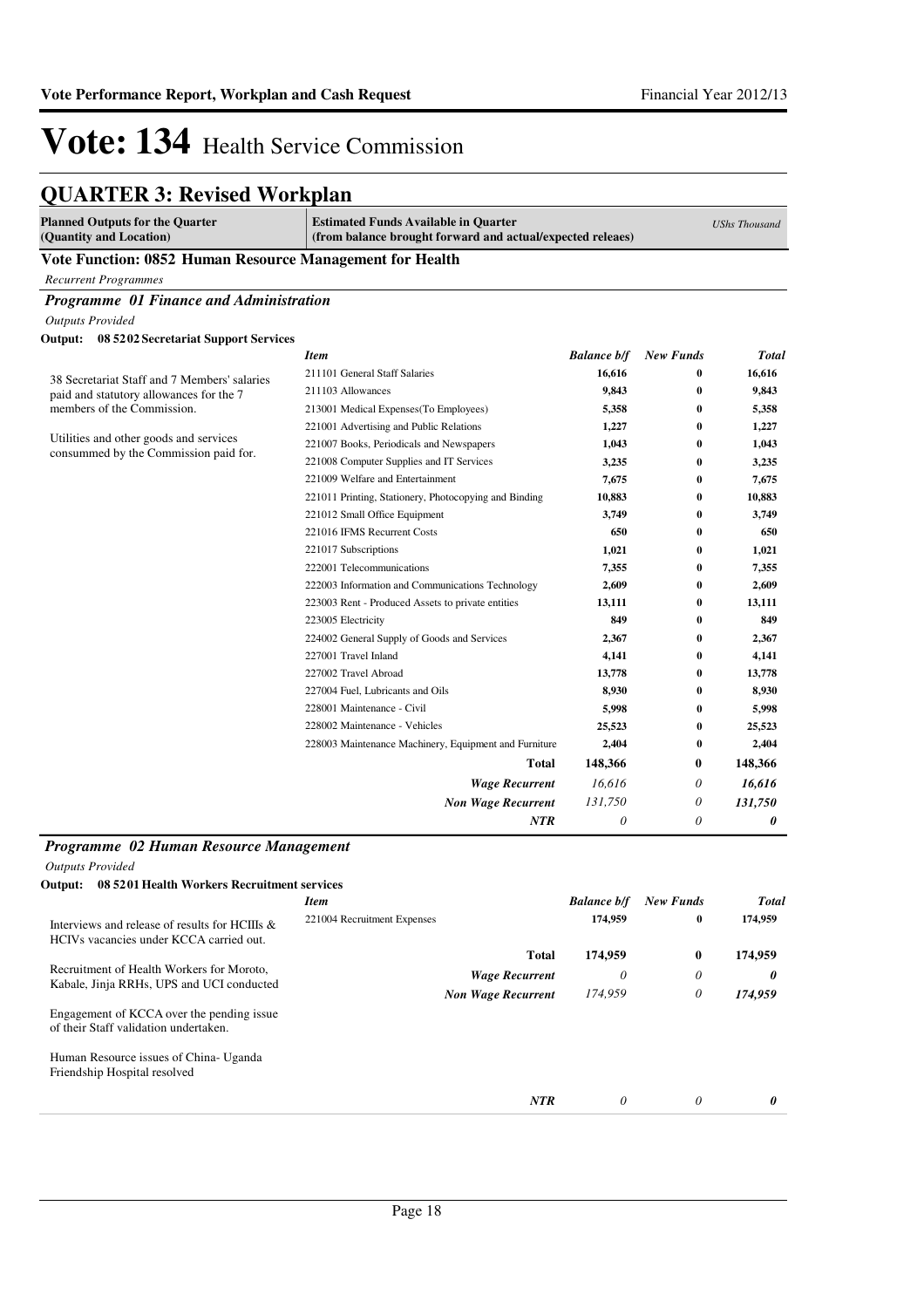## **QUARTER 3: Revised Workplan**

| <b>Planned Outputs for the Quarter</b>                                     | <b>Estimated Funds Available in Quarter</b>                |                       |                  |              |
|----------------------------------------------------------------------------|------------------------------------------------------------|-----------------------|------------------|--------------|
| (Quantity and Location)                                                    | (from balance brought forward and actual/expected releaes) | <b>UShs Thousand</b>  |                  |              |
| Vote Function: 0852 Human Resource Management for Health                   |                                                            |                       |                  |              |
| <b>Recurrent Programmes</b>                                                |                                                            |                       |                  |              |
| Programme 02 Human Resource Management                                     |                                                            |                       |                  |              |
| Output: 08 5202 Secretariat Support Services                               |                                                            |                       |                  |              |
|                                                                            | <b>Item</b>                                                | <b>Balance b/f</b>    | <b>New Funds</b> | <b>Total</b> |
| Paid salaries to 11 Secretariat Staff.                                     | 211101 General Staff Salaries                              | 25,823                | 0                | 25,823       |
|                                                                            | 221002 Workshops and Seminars                              | 3,657                 | 0                | 3,657        |
| Sponsores Staff for a training Seminar for HR<br>Managers under APSHRMnet. | 221003 Staff Training                                      | 4,493                 | 0                | 4,493        |
|                                                                            | 221011 Printing, Stationery, Photocopying and Binding      | 1,324                 | 0                | 1,324        |
| Sponsored 2 Staff for a training Seminar for                               | Total                                                      | 35,297                | 0                | 35,297       |
| <b>Accountants under ESAAG</b>                                             | <b>Wage Recurrent</b>                                      | 25,823                | 0                | 25,823       |
| A sensitisation workshop on Code of Conduct                                | <b>Non Wage Recurrent</b>                                  | 9,474                 | 0                | 9,474        |
| and Ethics held                                                            | <b>NTR</b>                                                 | $\boldsymbol{\theta}$ | 0                | 0            |
|                                                                            |                                                            |                       |                  |              |
| 08 5205 Technical Support and Support Supevision<br>Output:                | <b>Item</b>                                                | <b>Balance b/f</b>    | <b>New Funds</b> | <b>Total</b> |
|                                                                            | 227001 Travel Inland                                       | 24,082                | $\bf{0}$         | 24,082       |
| Support Supervision carried out in 5 Districts<br>and 1 RRH.               |                                                            |                       |                  |              |
| Technical Support to DSCs rendered to 2 DSCs.                              | <b>Total</b>                                               | 24,082                | 0                | 24,082       |
|                                                                            | <b>Wage Recurrent</b>                                      | 0                     | 0                | 0            |
|                                                                            | <b>Non Wage Recurrent</b>                                  | 24,082                | 0                | 24,082       |
|                                                                            | NTR                                                        | $\theta$              | 0                | 0            |
| Programme 03 Internal Audit                                                |                                                            |                       |                  |              |
| <b>Outputs Provided</b>                                                    |                                                            |                       |                  |              |
| Output: 08 5202 Secretariat Support Services                               |                                                            |                       |                  |              |
|                                                                            | <b>Item</b>                                                | <b>Balance b/f</b>    | <b>New Funds</b> | <b>Total</b> |
| Commission governance, payroll, domestic<br>arrears audited.               | 227001 Travel Inland                                       | 3,886                 | 0                | 3,886        |
|                                                                            | Total                                                      | 3,886                 | 0                | 3,886        |
| Monitored and reviewed recruitment activities                              | <b>Wage Recurrent</b>                                      | 0                     | 0                | 0            |
| under taken by the Commission in Q2.                                       | <b>Non Wage Recurrent</b>                                  | 3,886                 | 0                | 3,886        |
|                                                                            | <b>NTR</b>                                                 | $\theta$              | $\theta$         | 0            |
| <b>Development Projects</b>                                                |                                                            |                       |                  |              |
| <b>Project 0365 Health Service Commision</b>                               |                                                            |                       |                  |              |
| <b>Capital Purchases</b>                                                   |                                                            |                       |                  |              |
| Output: 08 5275 Purchase of Motor Vehicles and Other Transport Equipment   |                                                            |                       |                  |              |
|                                                                            | <b>Item</b>                                                | <b>Balance b/f</b>    | <b>New Funds</b> | <b>Total</b> |
| Procurement process for the M/Vehicles<br>completed.                       | 231004 Transport Equipment                                 | 168,435               | $\bf{0}$         | 168,435      |
|                                                                            | Total                                                      | 168,435               | 0                | 168,435      |
|                                                                            |                                                            |                       |                  |              |
|                                                                            | <b>GoU</b> Development                                     | 168,435               | 0                | 168,435      |
|                                                                            | <b>Donor Development</b>                                   | 0                     | 0                | 0            |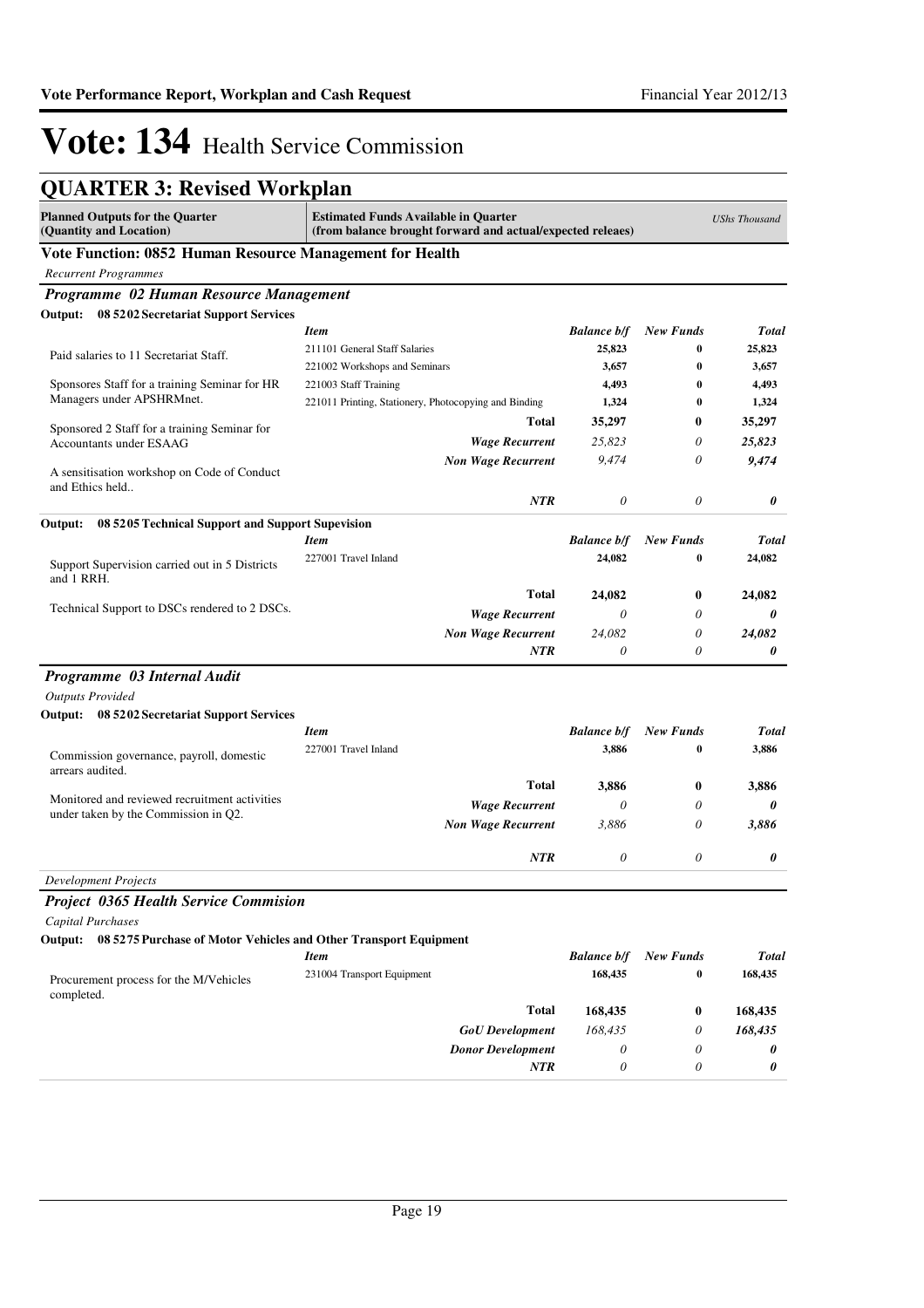| <b>QUARTER 3: Revised Workplan</b>                                                           |                                                                                                           |                    |                  |                      |
|----------------------------------------------------------------------------------------------|-----------------------------------------------------------------------------------------------------------|--------------------|------------------|----------------------|
| <b>Planned Outputs for the Quarter</b><br>(Quantity and Location)                            | <b>Estimated Funds Available in Quarter</b><br>(from balance brought forward and actual/expected releaes) |                    |                  | <b>UShs Thousand</b> |
| Vote Function: 0852 Human Resource Management for Health                                     |                                                                                                           |                    |                  |                      |
| <b>Development Projects</b>                                                                  |                                                                                                           |                    |                  |                      |
| <b>Project 0365 Health Service Commision</b>                                                 |                                                                                                           |                    |                  |                      |
| Output: 08 5276 Purchase of Office and ICT Equipment, including Software                     |                                                                                                           |                    |                  |                      |
|                                                                                              | <b>Item</b>                                                                                               | <b>Balance b/f</b> | <b>New Funds</b> | <b>Total</b>         |
| Procurement for 2 Desktop Computers and 2<br>Printers initiated                              | 231005 Machinery and Equipment                                                                            | 2,600              | $\bf{0}$         | 2,600                |
|                                                                                              | <b>Total</b>                                                                                              | 2,600              | $\bf{0}$         | 2,600                |
|                                                                                              | <b>GoU</b> Development                                                                                    | 2.600              | 0                | 2,600                |
|                                                                                              | <b>Donor Development</b>                                                                                  | $\theta$           | 0                | 0                    |
|                                                                                              | <b>NTR</b>                                                                                                | $\theta$           | 0                | 0                    |
| <b>Outputs Provided</b>                                                                      |                                                                                                           |                    |                  |                      |
| 08 5201 Health Workers Recruitment services<br>Output:                                       |                                                                                                           |                    |                  |                      |
|                                                                                              | <b>Item</b>                                                                                               | <b>Balance b/f</b> | <b>New Funds</b> | <b>Total</b>         |
| E-Recruitment System functional awareness for<br>stakeholder. Continue with developed system | 221004 Recruitment Expenses                                                                               | 14,627             | 0                | 14,627               |
| reviews and upgrades.                                                                        | <b>Total</b>                                                                                              | 14,627             | $\bf{0}$         | 14,627               |
| Contiune with Comptency profiling and                                                        | <b>GoU</b> Development                                                                                    | 14.627             | 0                | 14,627               |
| rfeview of Recruitment Guidelines                                                            | <b>Donor Development</b>                                                                                  | 0                  | 0                | 0                    |
|                                                                                              | <b>NTR</b>                                                                                                | $\theta$           | 0                | 0                    |
|                                                                                              | <b>GRAND TOTAL</b>                                                                                        | 572,251            | $\bf{0}$         | 572,251              |
|                                                                                              | <b>Wage Recurrent</b>                                                                                     | 42,439             | 0                | 42,439               |
|                                                                                              | <b>Non Wage Recurrent</b>                                                                                 | 344,150            | 0                | 344,150              |
|                                                                                              | <b>GoU</b> Development                                                                                    | 185,662            | 0                | 185,662              |
|                                                                                              | <b>Donor Development</b>                                                                                  | 0                  | 0                | 0                    |
|                                                                                              | <b>NTR</b>                                                                                                | $\theta$           | $\theta$         | 0                    |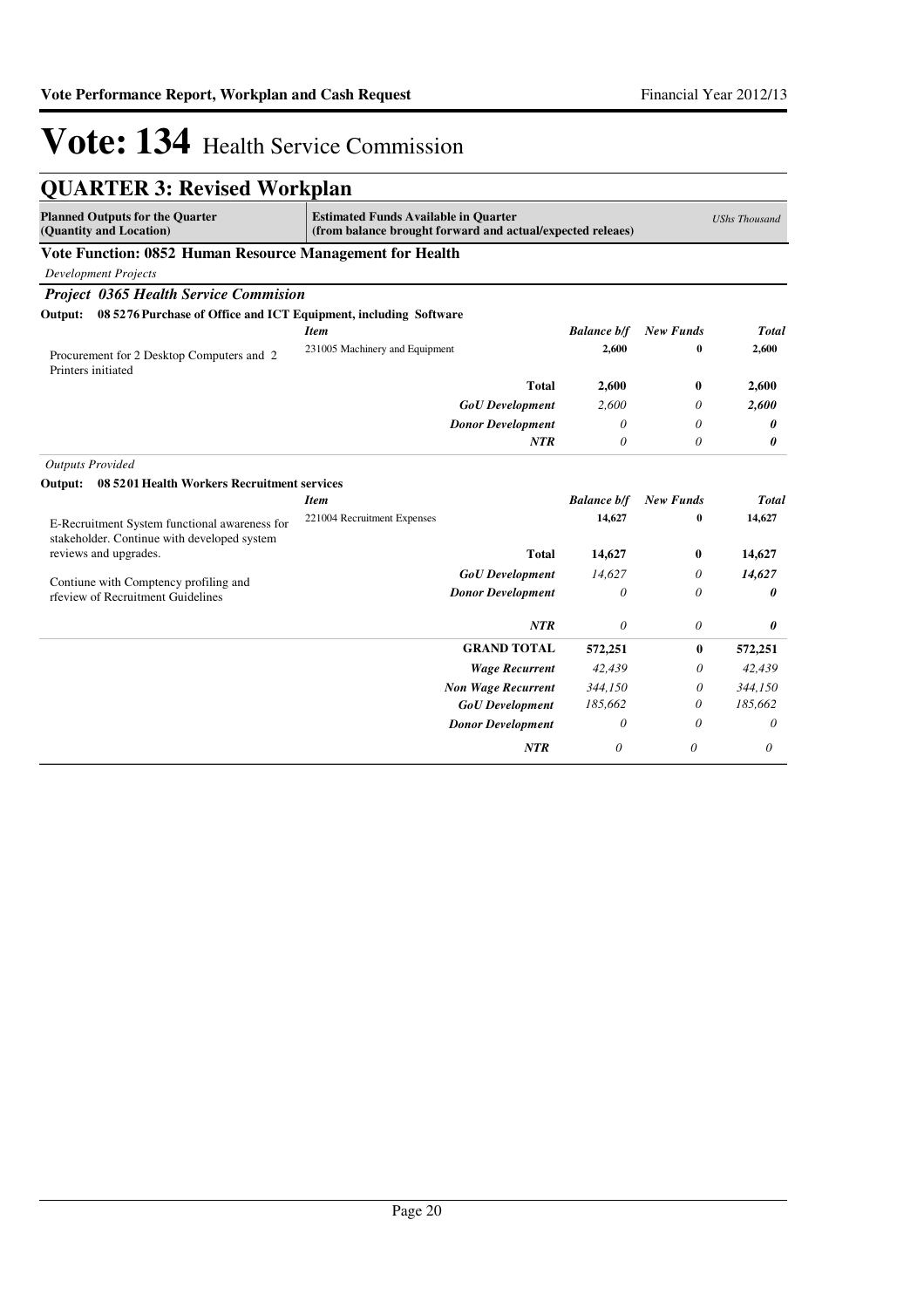## **QUARTER 4: Revised Cashflow Plan**

**Non-Wage Recurrent**

| <b>Annual budget</b> Release to                              |                      | $%$ Budget                                                                                                             | <b>Q4 Cash Requirement</b> |                            |         |
|--------------------------------------------------------------|----------------------|------------------------------------------------------------------------------------------------------------------------|----------------------------|----------------------------|---------|
|                                                              | end of O3            | <b>Released</b>                                                                                                        | <b>Total</b>               | % Budget                   |         |
| PAF                                                          | 0                    | $\Omega$                                                                                                               | $0.0\%$                    | $\Omega$                   | $0.0\%$ |
| Statutory                                                    | 0                    | $\Omega$                                                                                                               | $0.0\%$                    | $\Omega$                   | $0.0\%$ |
| Other                                                        | 2.4028685364         | 0.561060862                                                                                                            | 23.3%                      | 0.5701647160               | 23.7%   |
| <b>Total</b>                                                 | 2.4028685364         | 0.561060862                                                                                                            | $23.3\%$                   | 0.5701647160               | 23.7%   |
| Reasons for cash requirement greater than 1/4 of the budget: |                      | Carrying out planned recruitment<br>and procurement of goods,<br>services and utilities consummed<br>by the Commission |                            |                            |         |
| <b>GoU</b> Development                                       |                      |                                                                                                                        |                            |                            |         |
|                                                              | <b>Annual budget</b> | <b>Release to</b><br>$\sim$ d $\sim$ 02                                                                                | % Budget<br>$D$ algoraad   | <b>Q4 Cash Requirement</b> |         |

|              | Annual budget Release to |              | <i>Yo Buaget</i> |          | 04 Cash Requirement |  |
|--------------|--------------------------|--------------|------------------|----------|---------------------|--|
| end of O3    | Released                 | <b>Total</b> | $%$ Budget       |          |                     |  |
| PAF          |                          |              | $0.0\%$          | $\Omega$ | $0.0\%$             |  |
| Other        | 0.3468                   | 0.1156       | 33.3%            | 0        | $0.0\%$             |  |
| <b>Total</b> | 0.3468                   | 0.1156       | 33.3%            |          | $0.0\%$             |  |

N/A

*Reasons for cash requirement greater than 1/4 of the budget:*

| <b>Grand Total</b> |                                 |             |             |                            |
|--------------------|---------------------------------|-------------|-------------|----------------------------|
|                    | <b>Annual budget Release to</b> |             | $\%$ Budget | <b>04 Cash Requirement</b> |
|                    |                                 | end of O3   | Released    | <b>Total</b><br>% Budget   |
| <b>Grand Total</b> | 2.7496685364                    | 0.676660862 | 24.6%       | 0.5701647160<br>$20.7\%$   |